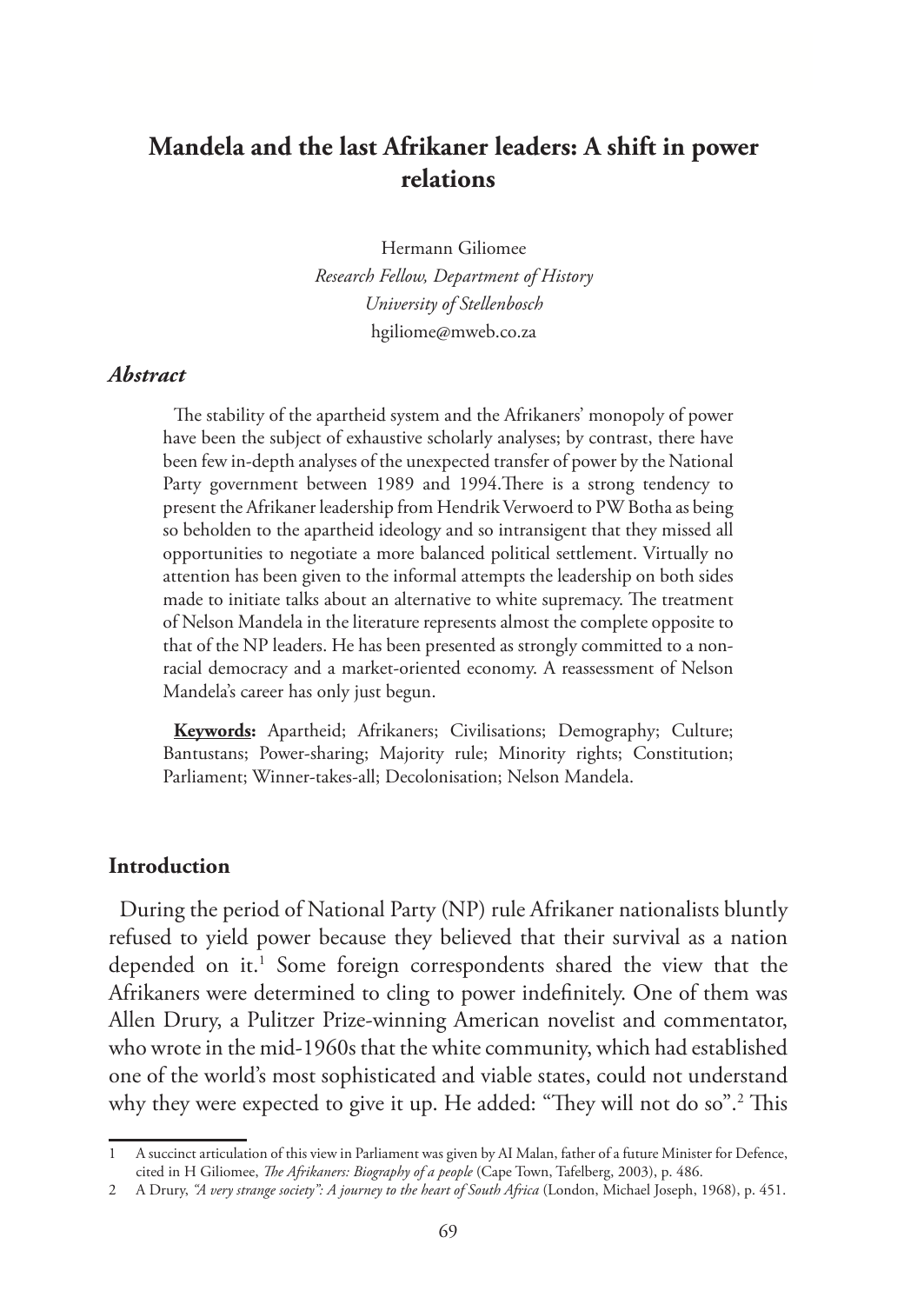article discusses some of the neglected features of the apartheid era and in particular that informal efforts on the part of both NP and ANC leaders to avert a violent showdown. It discusses and offers a new interpretation of why the De Klerk government decided to cede power.

#### **Academic perspectives**

During the 1960s academics based outside South Africa tended to expect a violent revolution. The most prominent scholar propounding this view was Pierre van den Berghe. In 1965 he wrote that "the likelihood of revolution seems high. Mounting internal strains and external pressures doom white supremacy and racial segregation within the near future".<sup>3</sup> RW Johnson's *How long will South Africa survive?* predicted that while the apartheid regime would survive the eighties, at some point later they would have to give in. $^4$ 

But whether whites would give up power and under what conditions they would do so remained a matter of dispute. In 1971 Heribert Adam argued that the regime was a modernising racial oligarchy capable of devising ever more sophisticated means to exploit black labour and deflect assaults on white power. He did, however, anticipate that the interests would increasingly diverge in the white power bloc and that apartheid would be terminated once the dominant white classes considered it too expensive.<sup>5</sup> Other analysts put the emphasis on military pressure coupled with Western sanctions. In his 1977 analysis of how long South Africa would survive, Johnson expected that the ANC's military wing, Umkhonto we Sizwe (MK), operating from bases in the neighbouring countries, would cause sufficient trouble on both sides of the South African border for Western powers to intervene and force the abandonment of white rule. Revisiting the theme in 2015, Johnson admitted that he had been wrong. MK, he concluded, was essentially "impotent" and Western sanctions were always more important.<sup>6</sup>

Sanctions were part of a general economic crisis, comprising runaway government spending on consumption, falling fixed investment, and growing external debt. A popular version maintains that the lack of international

<sup>3</sup> P van den Berghe, *South Africa: A study in conflict* (Middletown, Wesleyan University Press, 1965), p. 262.

<sup>4</sup> RW Johnson, *How long will South Africa survive?* (London, Macmillan, 1977).

<sup>5</sup> H Adam, *Modernizing racial domination: South Africa's political dynamics* (Berkeley, University of California Press, 1971), pp. 15-17.

<sup>6</sup> RW Johnson, *How long will South Africa survive? The looming crisis* (Johannesburg, Jonathan Ball, 2015), p. 11.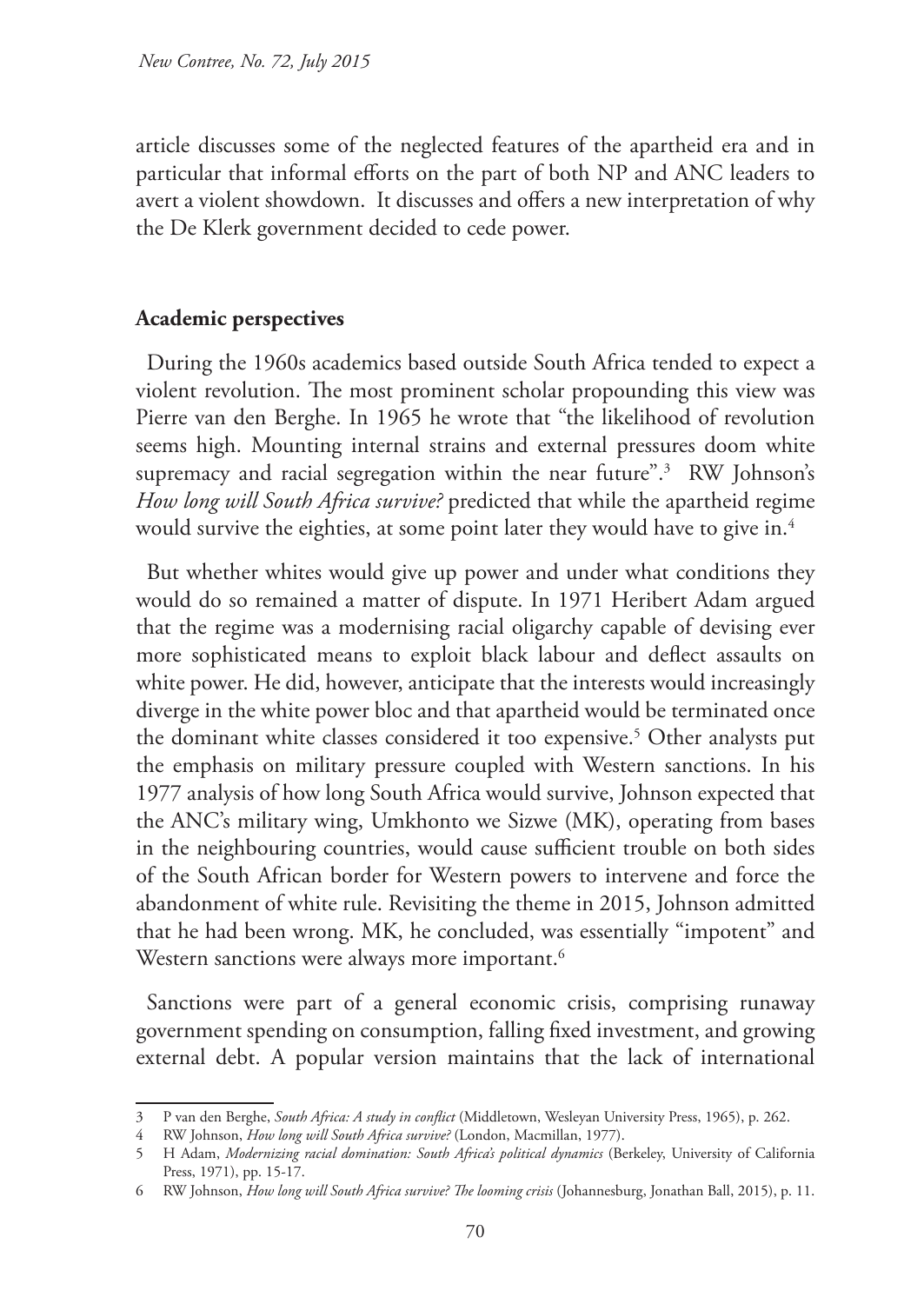investment funds led to "the collapse of white rule".7 A more sober perspective is needed. The economy was indeed stagnating as a result of sanctions, but there was no real fiscal crisis. Derek Keys, managing director of General Mining Corporation who went on to serve as the last NP Minister of Finance, stated in 2010: "From a financial point of view, South Africa did not have to negotiate in 1990, but conditions were tightening … [The] situation was serious but it is not as if we had fallen off the precipice. The economy could go on". Barend du Plessis, Keys's predecessor as finance minister, had made the same assessment that a government determined to cling to power could carry on for many years.<sup>8</sup>

The ANC's switch in the early 1980s to what was called a "people's war", combining mass protests, consumer action and strikes with sabotage and occasional armed attacks, was much more effective than the strategy of guerrilla warfare of the 1960s and 1970s had been.9 But by the end of the 1980s the government had weathered the storm. The US Central Intelligence Agency (CIA) reported in January 1989 that no fundamental changes were imminent. It stated that the government "has weathered more than four years of unprecedented domestic and international pressure". According to the report, its aim was to delay fundamental change as long as possible, believing the security forces could guarantee continued white prosperity until well into the next century. Nelson Mandela was unlikely to be released unless the government was certain it could contain any black mobilisation. The report added that the ANC leadership realised that majority rule was not around the corner.10

Two important factors have been largely neglected in the scholarly assessments. The first is the grave error made by the apartheid planners in the early 1950s in expecting the black population to increase to about 20 million by the year 2000, and the government's failure to adjust its policy after the error was discovered in the late 1960s.<sup>11</sup> During the apartheid period there was a fourfold increase of the black population, from just over 8 million to

<sup>7</sup> S Robinson, Review of RW Johnson's *How long will South Africa survive?, Sunday Times* (London), 16 August 2015.

<sup>8</sup> H Giliomee, *The last Afrikaner leaders: A supreme test of power* (Cape Town, Tafelberg, 2012), pp. 316-317.

<sup>9</sup> A Jeffery, *People's war: New light on the struggle for South Africa* (Johannesburg, Jonathan Ball, 2009), pp. xxxiii –xxxiv.

<sup>10</sup> M Plaut, "CIA assessments of South Africa's transition: How accurate were they?" (available at ever-fasternews. com, as accessed on 20 November 2011), first posted 22 July 2007.

<sup>11</sup> JL Sadie, "The political arithmetic of the South African Population", *Journal of Racial Affairs,* July 1950, p. 152; JL Sadie, "The political arithmetic of apartheid", P Hugo (ed.), *South African perspectives* (Cape Town, *Die Suid-Afrikaan*, 1989), pp. 150-157.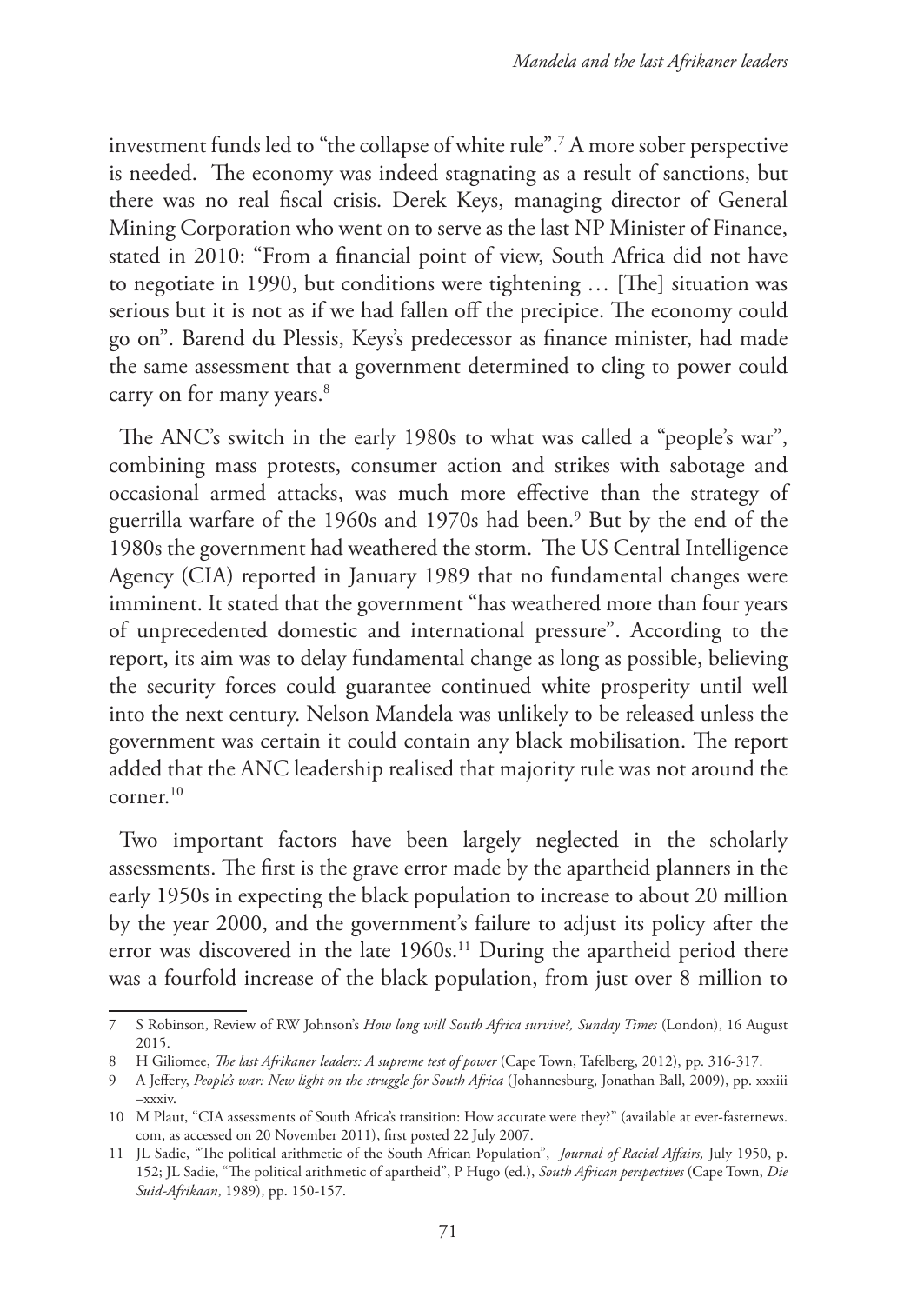over 31 million. During this time the white population grew from 2,5 million to a mere 4,5 million. The South African case calls to mind Auguste Comte's famous dictum: Demography is destiny.

Another factor is the resilience and determination of the white leadership to hold on to power. Conventional analyses of revolution often highlight the defection of a strategic stratum such as the intellectuals, the military or the clergy. In the Afrikaners' case, none of these strata had turned against the government.12 The key shift happened at the top of the political power structure between June and December 1992 when a small number of people in FW De Klerk's inner circle decided no longer to insist on power-sharing. More than thirty years before it happened, the historian Arnold Toynbee highlighted this factor in a remarkably prescient essay.

### **Toynbee's perspective**

In 1959 the journal *Optima* carried an article by the historian Arnold Toynbee. His reputation has diminished sharply in recent times, but in the first fifteen years after the end of the Second World War Toynbee was among the most cited historians in the world. In his twelve-volume work *A study of history* he argued that the critically important factor in the rise and fall of 26 civilisations in world history had been the success, or failure, of creative minorities and perceptive leaders in responding to challenges.

The article was written against the background of the rapid decolonisation of Africa by the European colonial powers that had started two years before. He pointed out the contrast between the empires founded by the Spanish and the Portuguese on the continent of South America and those built up by the British and the Dutch in Africa. The Spanish, for instance, also exploited the native peoples, but the division between first-class and second-class citizens was less overtly racist in allowing for some people of mixed ancestry to gain entry into the elite.

Barriers to the top were not racial, and hence not impermeable. The result was continued Spanish predominance even after independence. So, too, the people of European descent (or predominantly European descent) in the former Portuguese colony of Brazil continued to play a dominant role in

<sup>12</sup> H Giliomee, "Afrikaner Politics, 1977-1987", J Brewer, *Can South Africa survive? Five minutes to midnight* (Macmillan, London, 1989), pp.108-135.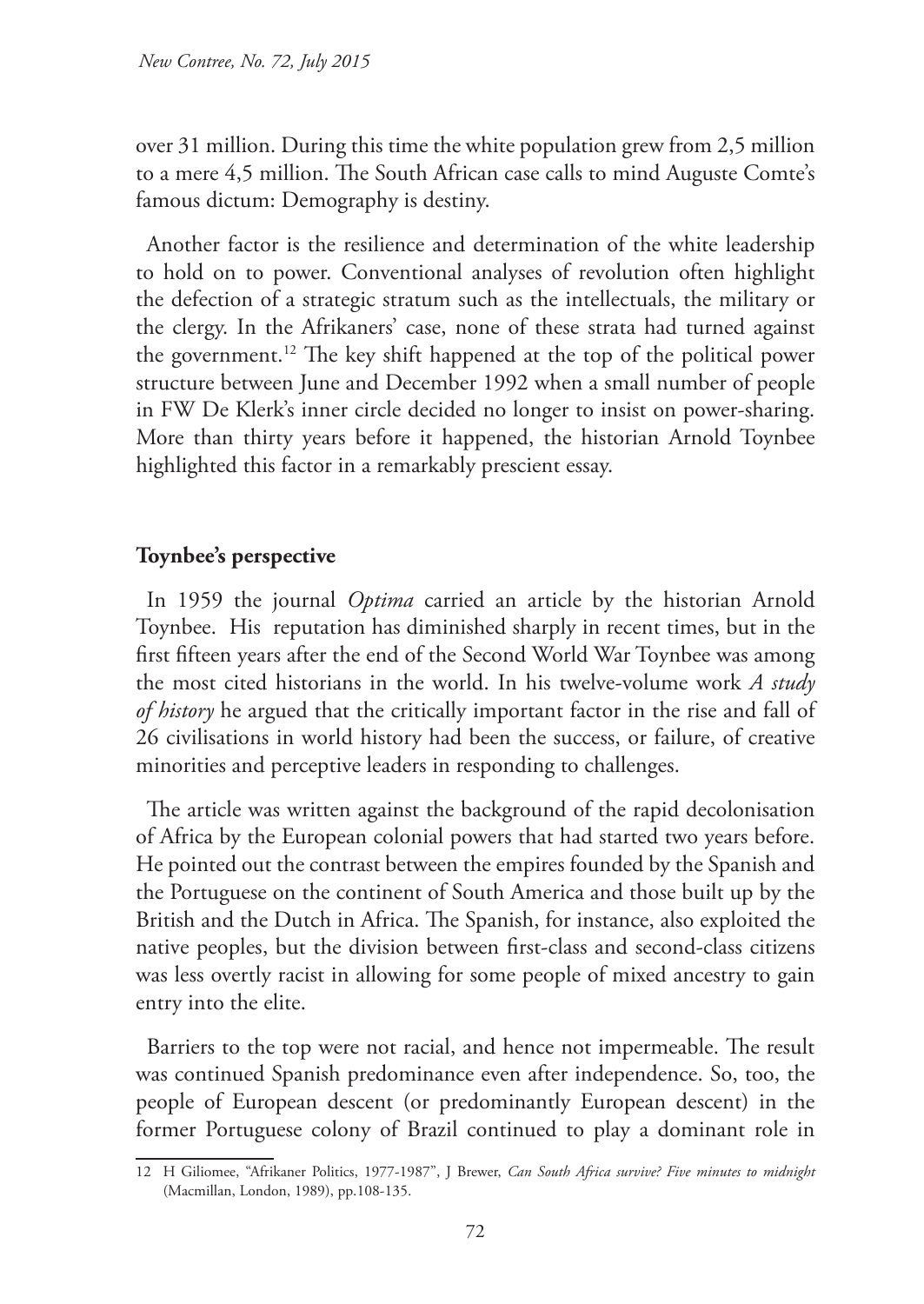many sectors.

In stark contrast to this stood the colonies that the Dutch and the British had founded in Africa (and one could add the British in North America). Political upward mobility for subordinate races was exceptionally difficult and intermarriage virtually ruled out. Toynbee pointedly observed that in the South Africa of the 1950s there was no easy way of entry into the dominant caste for an able and adaptable black person.

Looking ahead to changes in the balance of power, Toynbee stressed that a cultural struggle would be more drawn out and more morally complex than a clear-cut military struggle. But, he wrote, "the dénouement may be more tragic". Sooner or later, Toynbee stated, ruling minorities had to accept the status of "an unprivileged minority" living under a majority they considered culturally inferior. The alternative was to hold on to their present supremacy by sheer force against a rising tide of revolt.

Toynbee warned that holding on against the tide was fatal for a minority. He warned: "Even if its belief in its own cultural superiority was justified, numbers would tell in the long run, considering that culture is contagious, and that an ascendancy based on cultural superiority is therefore a wasting asset". He expressed sympathy with the dilemma of minorities: voluntary abdication in favour of a majority whom one feels to be one's inferior "was a very hard alternative for human pride to accept".13

The next sections revisit the apartheid period from the perspective of the leaders on both sides of the divide in order to establish how they saw the opportunities available to them. One can only gain a proper understanding of apartheid and of the nature of the settlement in 1994 by placing the main historical actors at a point where different courses still seemed open.

# **Looking ahead in 1948**

Within the camp of the victorious Afrikaner nationalists there were contrasting perspectives on the unexpected NP victory in the 1948 election. Eben Dönges, Minister for the Interior who would introduce most of the apartheid laws, told a foreign journalist that for him and his colleagues the policy of apartheid was there to protect the present and next two generations

<sup>13</sup> A Toynbee, "History's warning to Africa", *Optima*, 9(2), 1959, pp. 55-56.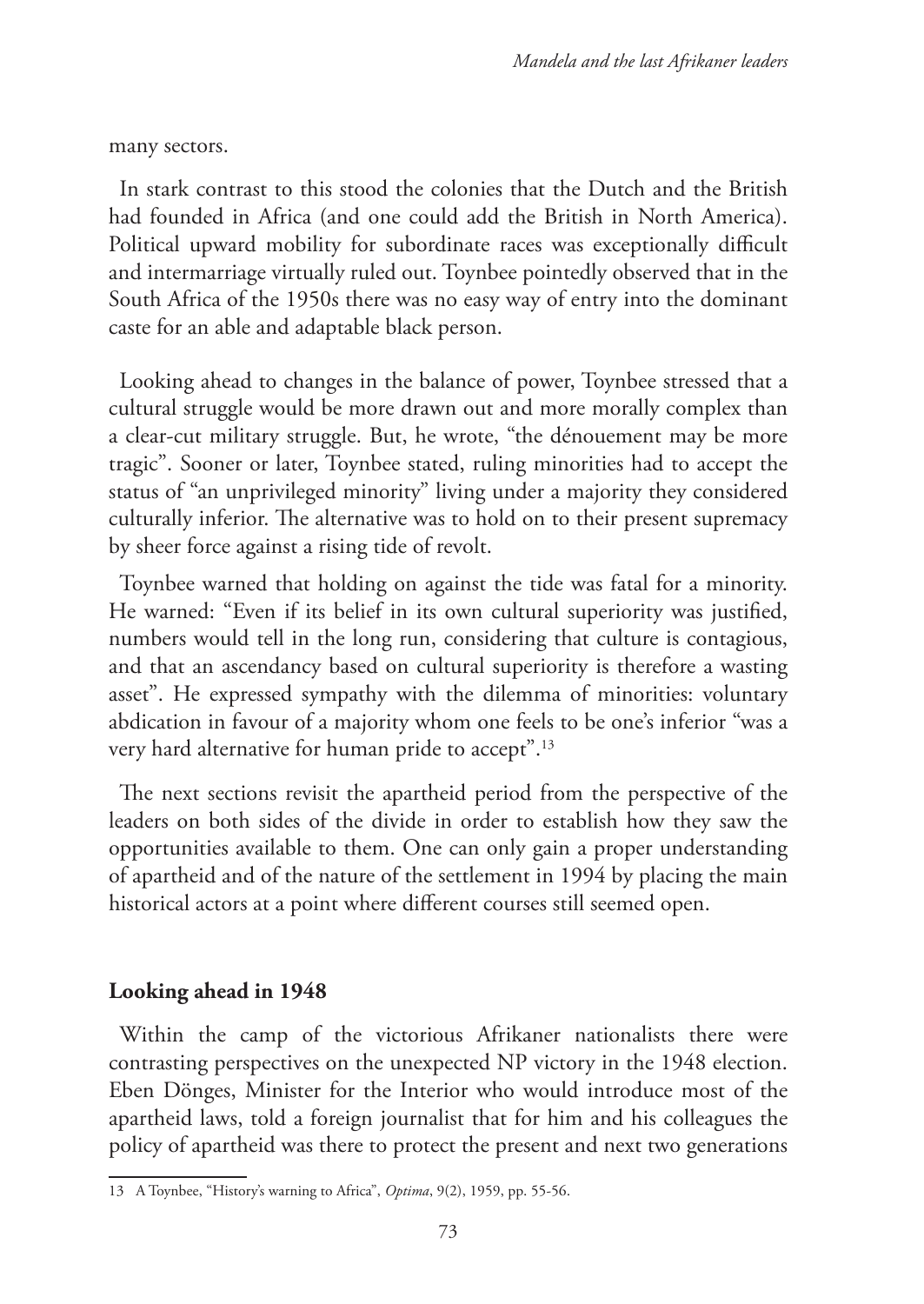against the dangers posed by the growing black and coloured population.<sup>14</sup> By contrast, NP leader DF Malan said after the 1948 election: "Today South Africa belongs to us once more. South Africa is our own for the first time since Union, and may God grant that it always remained our own".15 By that he meant the Afrikaner nationalists' own.

Among leaders of the African National Congress, the oldest and most prestigious black organisation, there were mixed feelings about the 1948 election result. Albert Luthuli, a future winner of the Nobel Prize for Peace, said that with blacks little more than spectators of the political game, it was irrelevant which white party won. Oliver Tambo and Nelson Mandela, future ANC leaders, disagreed. Mandela recounts that Tambo said: "I like this. Now we know exactly who our enemies are and where we stand".16

In 1950 Hendrik Verwoerd, an ex-professor of sociology, became Minister of Native Affairs in the NP government and he went on to serve as prime minister from 1958 to 1966. He made it his business to tell blacks exactly where they stood.

Shortly after becoming a cabinet minister, Verwoerd met with ex-members of the Natives Representative Council, who had disbanded the body. Among them were some ANC stalwarts. He ruled out direct representation of blacks in Parliament or in the provincial councils, but offered blacks what he called the greatest measure of self-government in the urban black townships. Verwoerd stated that in order to provide services for the townships, blacks would have to be educated and trained to be sufficiently competent in many spheres.<sup>17</sup>

This was the only occasion on which such an offer was made, and the proposal was in conflict with the NP's 1948 policy platform. The black leaders attending the meeting rejected the proposal, insisting on representation at all levels of government. This was a possible turning point at which South Africa failed to turn. The black city councils could have been employed in the same way that the black trade unions were in the 1980s. The latter used their legalised status effectively in ways the government had never anticipated.

<sup>14</sup> J Hatch, *The dilemma of South Africa* (London, Dennis Dobson, 1953), p. 93.

<sup>15</sup> J Robertson, *Liberalism in South Africa, 1948-1963* (Oxford, Oxford University Press, 1971), p. x.

<sup>16</sup> N Mandela, *Long walk to freedom: The autobiography of Nelson Mandela* (Randburg, MacDonald Purnell, 1994), p. 105.

<sup>17</sup> AN Pelzer (ed.), *Verwoerd Speaks* (Johannesburg, APB, 1966), pp. 14, 24*.*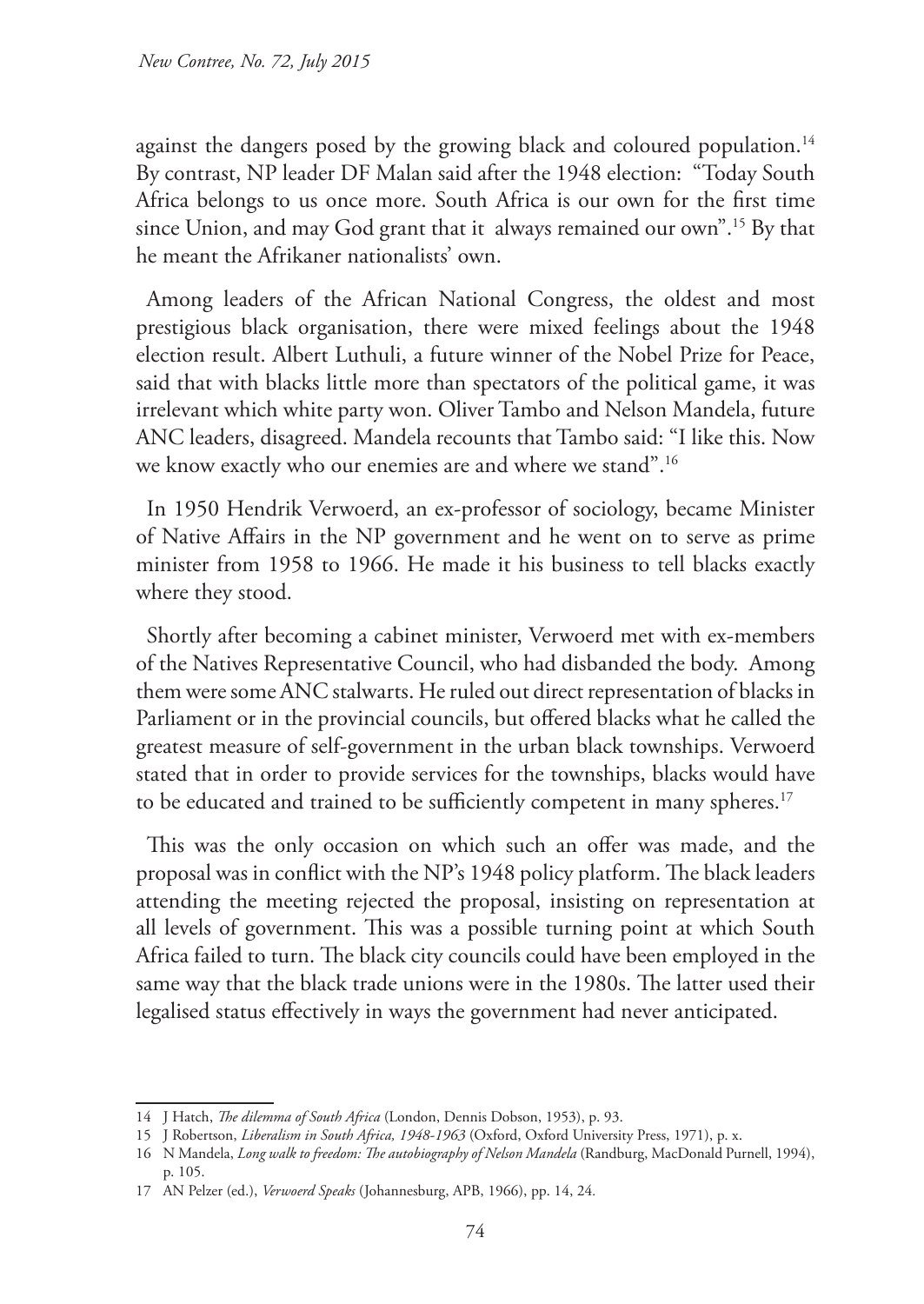Verwoerd now embarked on a rigid policy of restricting black political rights to the eight black reserves, later depicted in the apartheid ideology as national homelands. These reserves in total made up 13 per cent of the land mass of South Africa. Until 1990 it remained policy to link even settled urban blacks to their respective homelands. It boiled down to restricting political rights for the rapidly expanding black population to the fragmented and overcrowded reserves.

Nelson Mandela, already an outstanding leader in the early 1950s, helped to steer the ANC into an activist but non-violent form of politics. It included boycotts, stay-at-homes, passive resistance and protest demonstrations. The state finally crushed the movement by charging 157 of the leaders, Mandela included, with treason. The trial, which started in 1956, dragged on for five years before all the accused were acquitted.

At the same time the cunning of history was at work. In the courts there was no segregation of the accused. The 157 accused were all seated alphabetically and had frequent opportunities for talking during breaks. Mandela had long been suspicious of some of the white communists, but before the Treason Trial he had become friends with Ruth First and Michael Harmel. He nevertheless wanted the ANC to remain an exclusively black organisation. Most members of the Communist Party were whites before the party was banned. Afterwards whites predominated on the executive, but the national chairman was an Indian and the secretary general was black.

During the Treason Trial Mandela mixed with white communists almost on a daily basis. He would remain loyal to his communist allies for the rest of his career. During the early 1960s he would briefly serve on the central committee of the party.<sup>18</sup>

# **Appealing to government**

From the beginning of his career Mandela admired British political institutions, in particular the British Parliament. He saw those institutions as the cornerstone of a new political order in a free South Africa. In 1960 Mandela, on trial for treason, proposed that the black population be allowed

<sup>18</sup> S Ellis, *External mission: The ANC in exile* (Johannesburg, Jonathan Ball, 2012), pp.17-18; I Filatove and A Davidson, *The hidden thread: Russia and South Africa in the soviet era* (Johannesburg, Jonathan Ball, 2013), pp.300-301.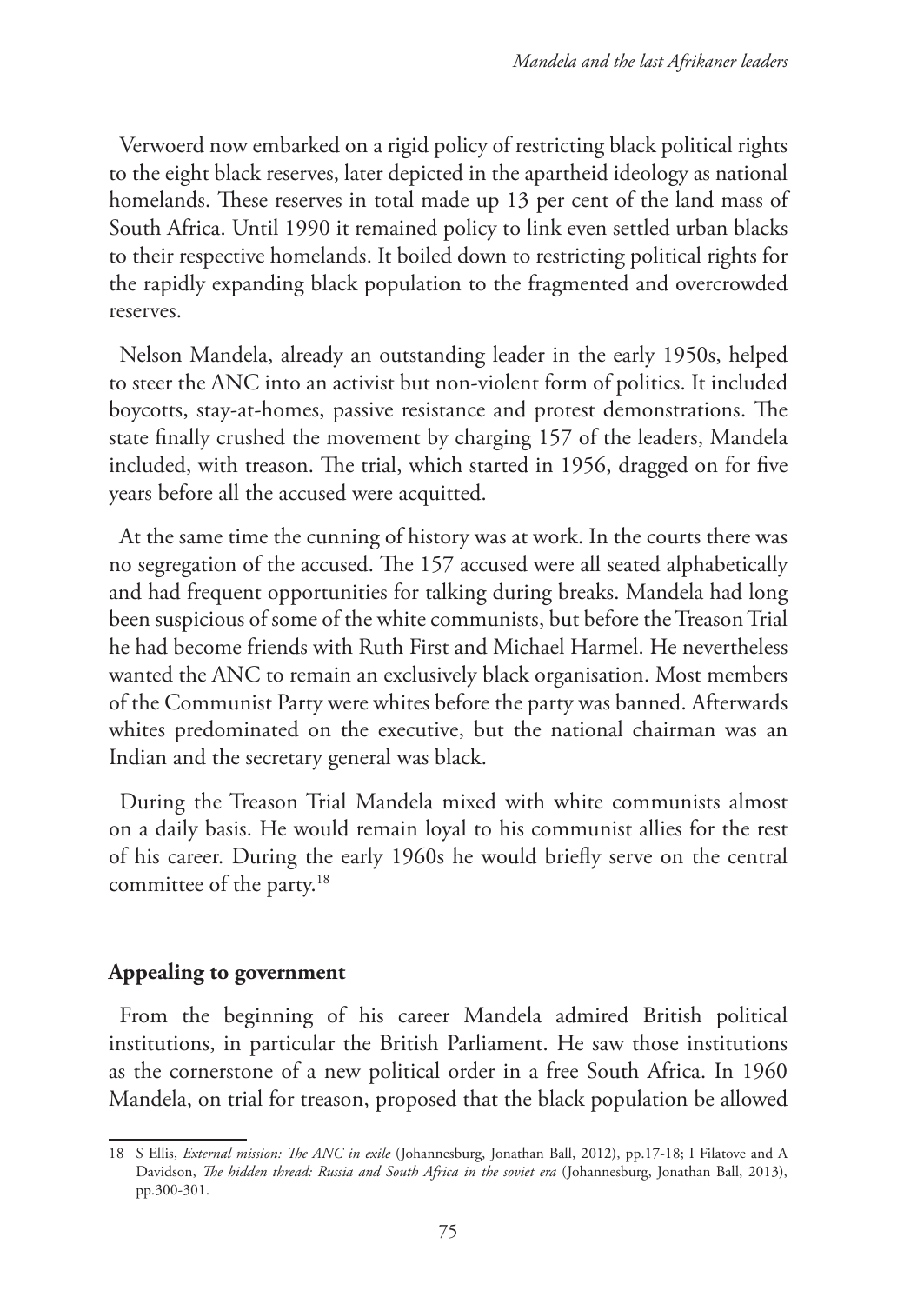to elect 60 representatives in the South African Parliament, which was slightly less than a third of the total number of seats at that time. He also suggested that the measure could be reviewed after every five years.<sup>19</sup>

This was the kind of measure Toynbee probably had in mind for whites if they wished to prevent a situation in the future where the ruling elite would be forced to capitulate without power and without honour. But apart from the fact that the white electorate was quite unprepared for it, there was another problem. In the dominant white group there was a division between the Afrikaners, forming 55 per cent of the electorate, and the English community, who was economically and culturally dominant.

The "winner-takes-all" electoral system, which today is still used in both Britain and the United States, is unsuitable for a deeply divided society like South Africa. It does not reward moderation but encourages the biggest ethnic group to mobilise separately and to become increasingly radical in defending its power.

In South Africa there was not only a sharp division between white and black but also between the two white communities. Implementing Mandela's proposal of 60 black parliamentary representatives would almost certainly have set up a black-English alliance that would have meant the political death knell for the Afrikaners.

The killing of 70 black South Africans by the police at Sharpeville on 21 March 1960, followed by black protests in several cities and a capital flight, triggered the first serious crisis for white rule.

In April 1960 the government banned the ANC and other organisations and imprisoned numerous activists. It called a referendum on a republic in which only the whites, forming only one fifth of the population, would participate. After a yes vote the government decided to proclaim the republic on 31 May 1961.

On 20 April 1961 Mandela wrote to Verwoerd on behalf of several black organisations, stating that the latter's government, representing only a minority, was not entitled to take such a decision without obtaining the express consent of the African people. Blacks feared the proposed republic under a government which, in Mandela's words, was "already notorious the

<sup>19</sup> T Lodge, *Mandela: A critical life* (Oxford, Oxford University Press, 2006), pp. 68-70.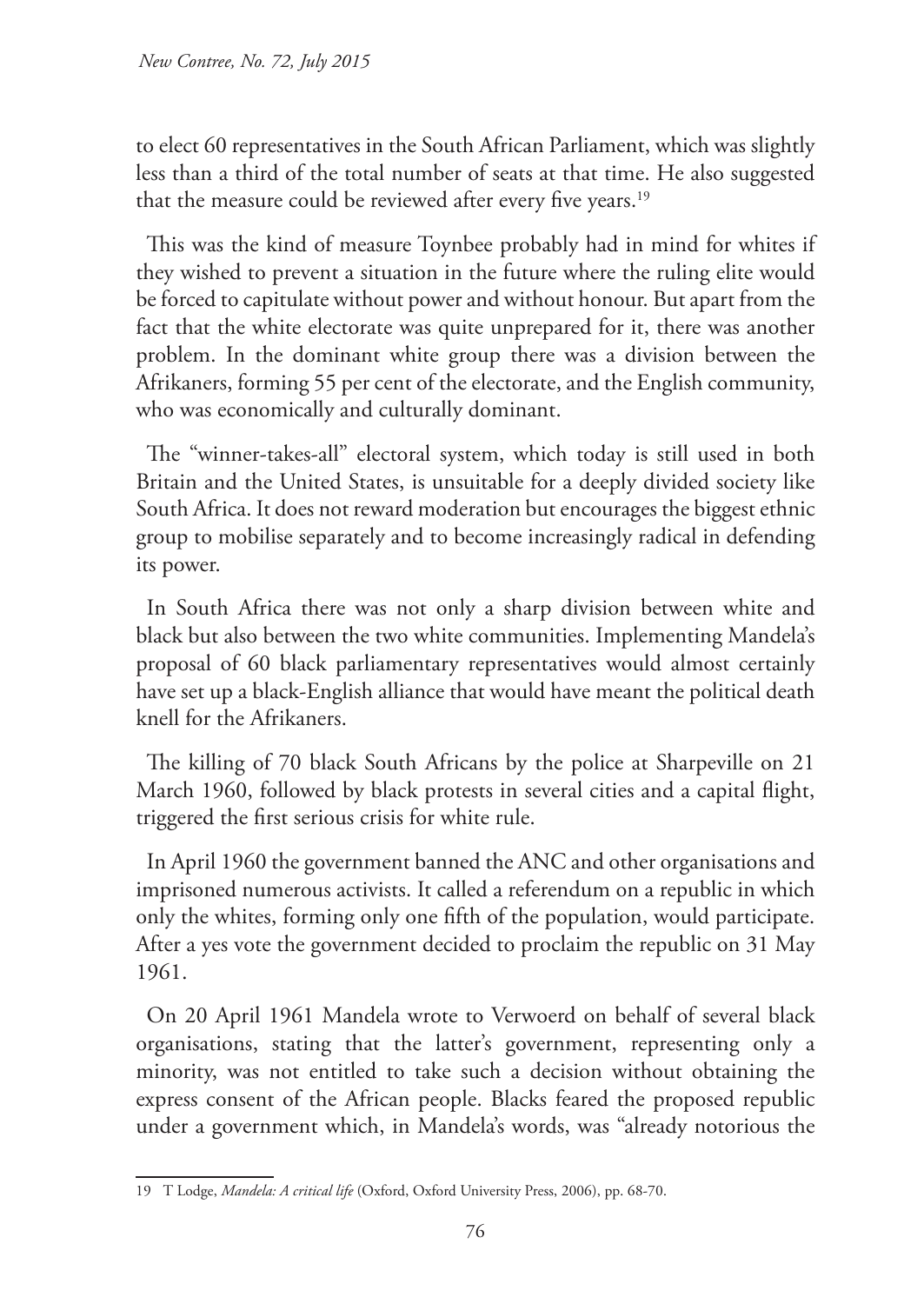world over for its obnoxious policies". The danger existed, he wrote, that the government would now "make even more savage attacks on the rights and living conditions of the African people". This situation "could be averted only by the calling of a sovereign national convention representative of all South Africans, to draw up a new non-racial and democratic Constitution".

Three weeks after the republic had been proclaimed, Mandela again wrote to Verwoerd. He stated that no constitution or form of government could be decided without the participation of the black people which formed an absolute majority of the population. He demanded a National Convention of elected representatives of all adult men and women. The body should have sovereign powers to determine, in any way the majority of the representatives would decide, a non-racial democratic constitution.<sup>20</sup>

Verwoerd's office failed to reply to Mandela's two letters. When he stood trial later, Mandela pressed Verwoerd's secretary to admit that the failure to reply to his letters would be considered "scandalous" in "any civilised country". The secretary replied that the letters had remained unanswered because the tone was aggressive and discourteous. Mandela later acknowledged that "there may have been something in this".<sup>21</sup> But the demand for the calling of a national convention was also problematic from a white point of view. The majority would be able to write the constitution.

In the course of 1960 Mandela, along with some other leading figures in the resistance, decided to form an armed body, later called Umkhonto we Sizwe (MK) to wage an armed struggle against the state.

They had to face the fact that Albert Luthuli, the incumbent ANC president, was firmly opposed to the ANC's embarking on an armed struggle. There was a meeting between Mandela and Luthuli to resolve the issue.

In his published autobiography Mandela acknowledges that the outcome of his clash with Luthuli was very messy since the latter retained his commitment to non-violence. According to Mandela, Luthuli agreed that "the military body should be a separate and independent organ, linked to the ANC and under the overall control of the ANC, but fundamentally autonomous". Mandela goes on to state that he enlisted some white Communist Party members. The

<sup>20</sup> N Mandela, "Nelson Mandela to Hendrik Verwoerd" (available at www.nelsonmandela.org., as accessed on 20 April and 26 June 1961).

<sup>21</sup> T Lodge, *Mandela: A critical life...*, pp. 104-105.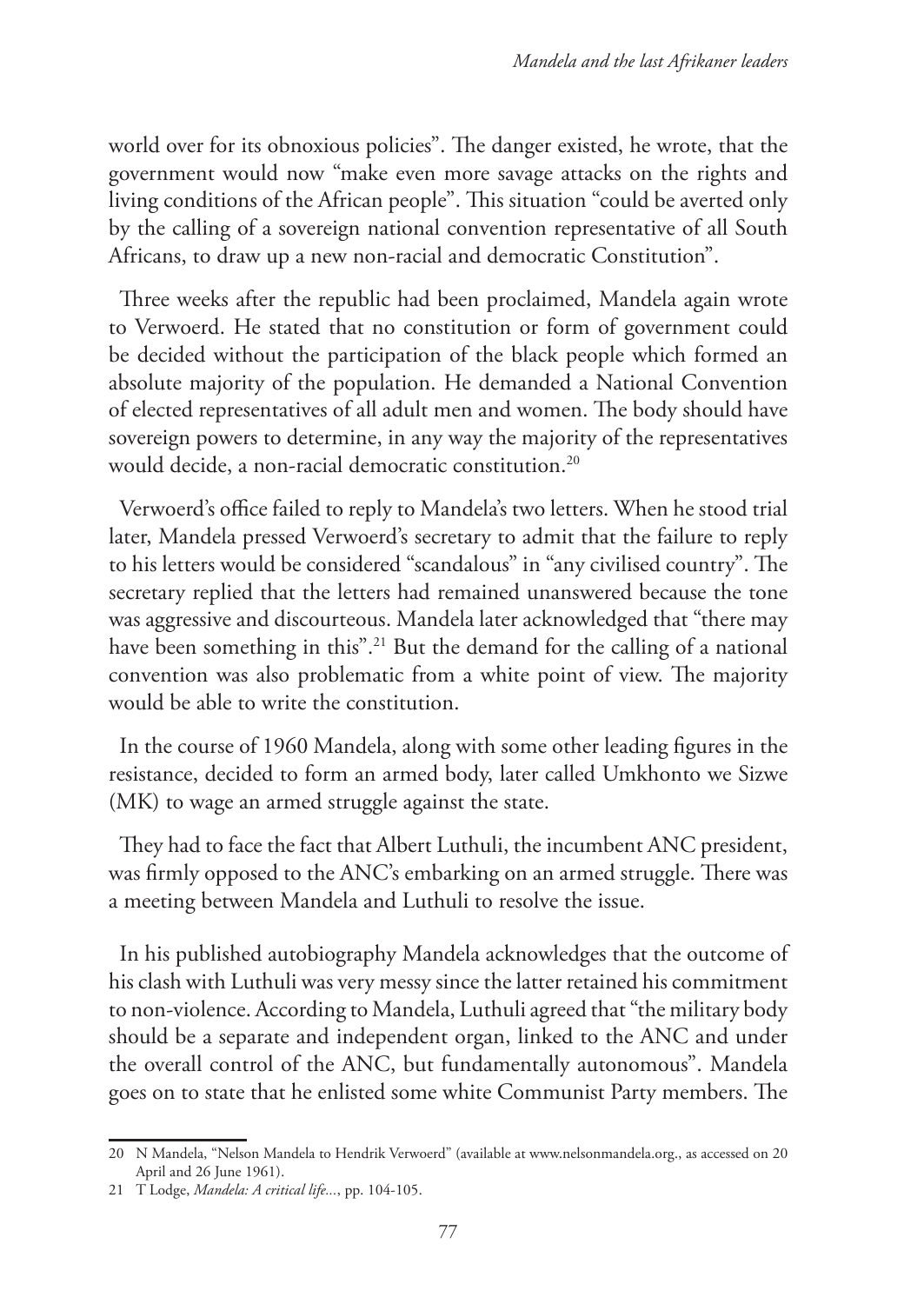party had already decided to embark on violence and had executed acts of sabotage".<sup>22</sup>

The question as to whether it was the ANC or the SACP who made the decision to start the armed struggle, and that of Mandela's role, remained dormant until Mandela's death on 5 December 2013. Then the whole issue blew up. The South African Communist Party issued a statement in which it declared that Mandela had once been a member of the party's central committee. Around the same time, two important works by professional historians appeared. The one was by the late British historian Stephen Ellis, holder of the Desmond Tutu chair at the University of Amsterdam.<sup>23</sup> The other one was by two Russian historians, Irina Filatova and Apollon Davidson.<sup>24</sup>

According to Ellis, the SACP conference that resolved to take up arms took place in a posh white suburb. Of the 25 delegates in attendance, 8 or 9 were black Africans.<sup>25</sup> Filatova and Davidson write that Mandela was present as a member of the SACP's central committee. They add: "The fact that the armed struggle was originally a decision by the SACP, not the ANC, is confirmed by documents from the Moscow archives".

The controversy intensified when the Mandela Foundation released the 627 page original manuscript of Mandela's account of his life, which had been smuggled out of prison.<sup>26</sup> It now appears that some very interesting passages were expurgated from the prison manuscript in producing the printed version of Mandela's autobiography *A long walk to freedom* (1994).

There is now little doubt that Mandela was indeed a member of the SACP executive during the period 1960-62 when MK was formed. During his tour through Africa in 1962, just before his imprisonment, he discovered that several of the leaders of African states he met rejected communism. When he returned to South Africa, Mandela projected himself as a nationalist. Joe Slovo, SACP leader, complained: "We sent Nelson off to Africa as a Communist and he came back an African nationalist".27

<sup>22</sup> N Mandela, *Long walk to freedom...*, pp. 260-266.

<sup>23</sup> S Ellis, *External mission...*, pp. 17-18.

<sup>24</sup> I Filatova and A Davidson, *The hidden thread..*., pp. 300-301; I Filatova, "Mandela and the SACP: Time to close the debate" (available at www.politicsweb.co.za, 24 June 2015, as accessed on 20 September 2015).

<sup>25</sup> S Ellis, *External mission...*, pp. 16-17; R Malan, "The real story of Nelson Mandela and the Communists", *The Spectator* blogs, 10 December 2013.

<sup>26</sup> N Mandela, "Manuscript of Nelson Mandela's autobiography" (available at www.nelsonmandela.org, as accessed on 1 May 2015).

<sup>27</sup> S Ellis, *External mission...*, p. 33.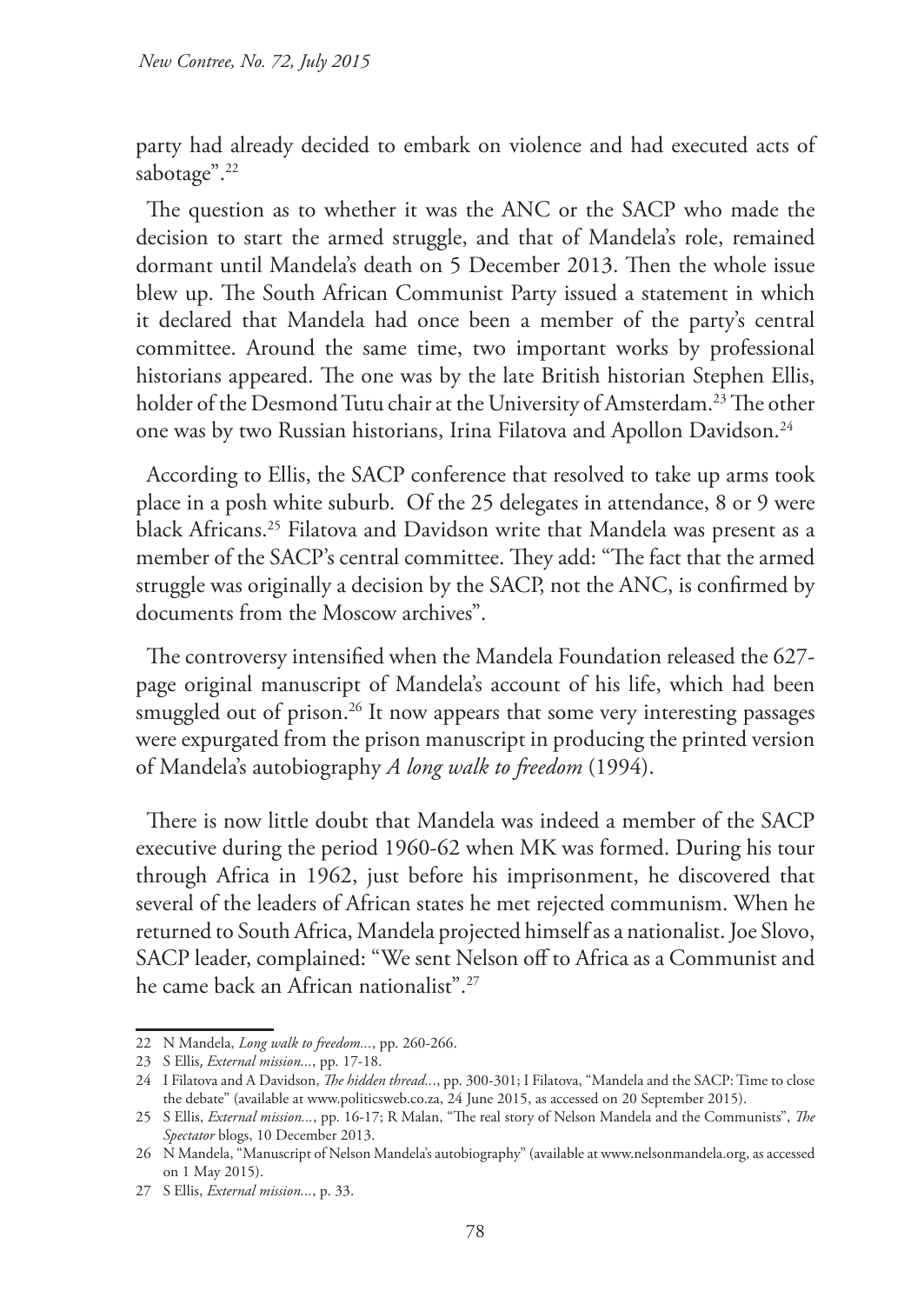From the early 1960s to the early 1990s both the ANC and the SACP depended heavily on Soviet Union support. In 1965-66 the ANC received \$560 000 and the SACP \$112 000 from this source.<sup>28</sup>

On Robben Island Mandela never gave an indication of any communist leanings. A fellow inmate, Neville Alexander, who frequently debated issues with him, was convinced that Mandela did not subscribe to the so-called National Democratic Revolution, the key SACP doctrine. This sets out the party's plan to establish a socialist society under ANC rule through a twostage revolution. In Alexander's view, the ANC's predominantly bourgeois leadership had no intention other than serving the interests of the capitalist class.29

The unexpurgated prison manuscript was completed and smuggled out of prison in the mid-1970s. At that point Mandela had distanced himself from some of the SACP members on Robben Island. The differences were partly personal, especially with Govan Mbeki, a hard-line Stalinist. But there were also differences about strategy, particularly on how to deal with the Bantustans.

The overall impression one gets from the manuscript is that Mandela was no liberal democrat. He endorses dialectical materialism and considers anticommunism a sickness, contracted from going to missionary schools or listening to government propaganda. He argues that force could be used in the battle against the government, even if the black majority were against it.

From the early 1960s the state's security agencies received intelligence that the SACP had succeeded in infiltrating the ANC and that Mandela was a member of its executive from 1960 to 1962. The question is: How did this knowledge affect the treatment of ANC- or SACP-aligned prisoners? Mandela himself commented on this in his unexpurgated memoirs:<sup>30</sup>

In comparison with the wave of detentions since 1963 that in 1960 was like a picnic. To the best of my knowledge and belief no individuals were then isolated, forced to give information, beaten up, tortured, crippled and killed as has been happening since 1963. Speaking comparatively, the security police still had a number of men who carried out their duties according to the law and who resisted the temptation of abusing their powers. Apart from keeping us in confinement, withholding newspapers so as to prevent us from

<sup>28</sup> RW Johnson, *The first man, the last nation* (Johannesburg, Jonathan Ball, 2004), p. 109.

<sup>29</sup> N Alexander, *An ordinary country* (Pietermaritzburg, University of Natal Press, 2002), pp. 46-49.

<sup>30</sup> N Mandela, "Manuscript of Nelson Mandela's autobiography" (available at www.nelsonmandela.org, as accessed on 1 May 2015), p. 302.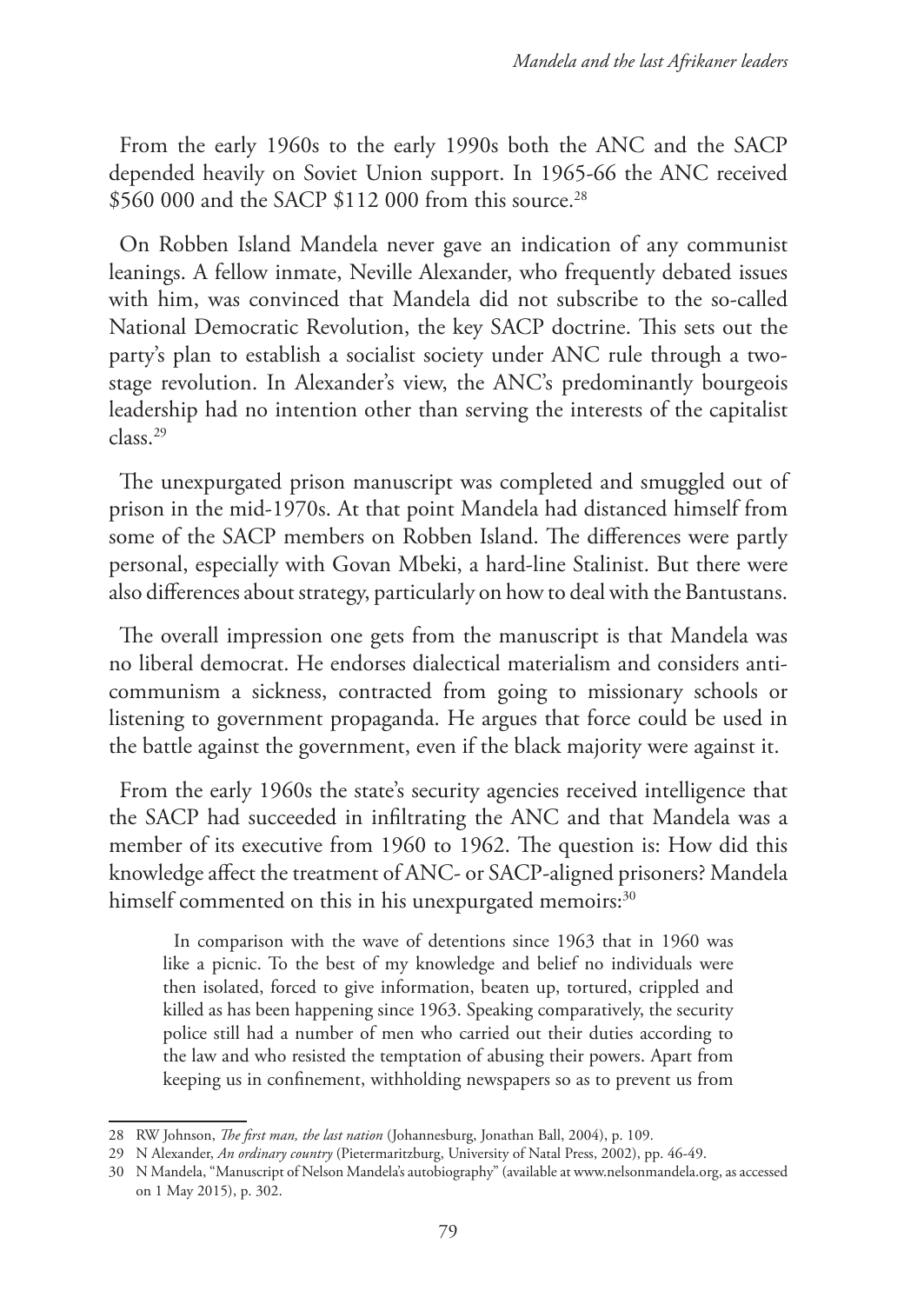knowing what was happening outside, the atmosphere was generally free of the brutalities and acute tensions that characterize the subsequent detentions.

Piet Swanepoel, a senior security policeman to whom Mandela refers favourably in this context, recently stated that knowledge of the communist influence on the ANC triggered a "greater harshness" on the part of the security officers in their effort to dispel this influence.<sup>31</sup> Torture of detainees and deaths in detention became common.

# **Considering Mandela's release**

The second prime minister during Mandela's term in prison was John Vorster, who served from 1966 to 1978. Like other NP leaders, Vorster believed that Mandela was a communist and that the ANC, as well as the SACP, was a proxy of the Soviet Union. Initially the Vorster government enjoyed so much latitude that little thought was given to substantial reform or to the release of Mandela and some of his colleagues from prison. The economy was booming. During the 1960s it grew at an average rate of 5,9 per cent per year.

From the mid-1970s the tide turned against the white regimes in Southern Africa. The economy became bogged down by the sudden jump in oil prices together with a slump in commodity prices and growing demands from a much more assertive black work force.

The collapse of the dictatorship of Portugal in 1974 was the start of a rapid withdrawal of Portugal from its Southern African colonies. Soviet-aligned regimes came to power in Mozambique and Angola. A South African attempt to intervene in Angola misfired badly. The Soviet government airlifted some 30 000 Cuban troops to that country. US Secretary of State Henry Kissinger warned Vorster that due to opposition in the American Congress, the Ford administration would not be able to counter further Soviet intervention in Southern Africa.

In June 1976 a major uprising erupted in Soweto, near Johannesburg, and quickly spread to townships across the country. The political isolation of the white community was starkly exposed. The situation was so serious that on 8 August 1976 the Vorster cabinet had on its agenda the issue of the release

<sup>31</sup> H Giliomee, interview, P Swanepoel, 29 January 2014.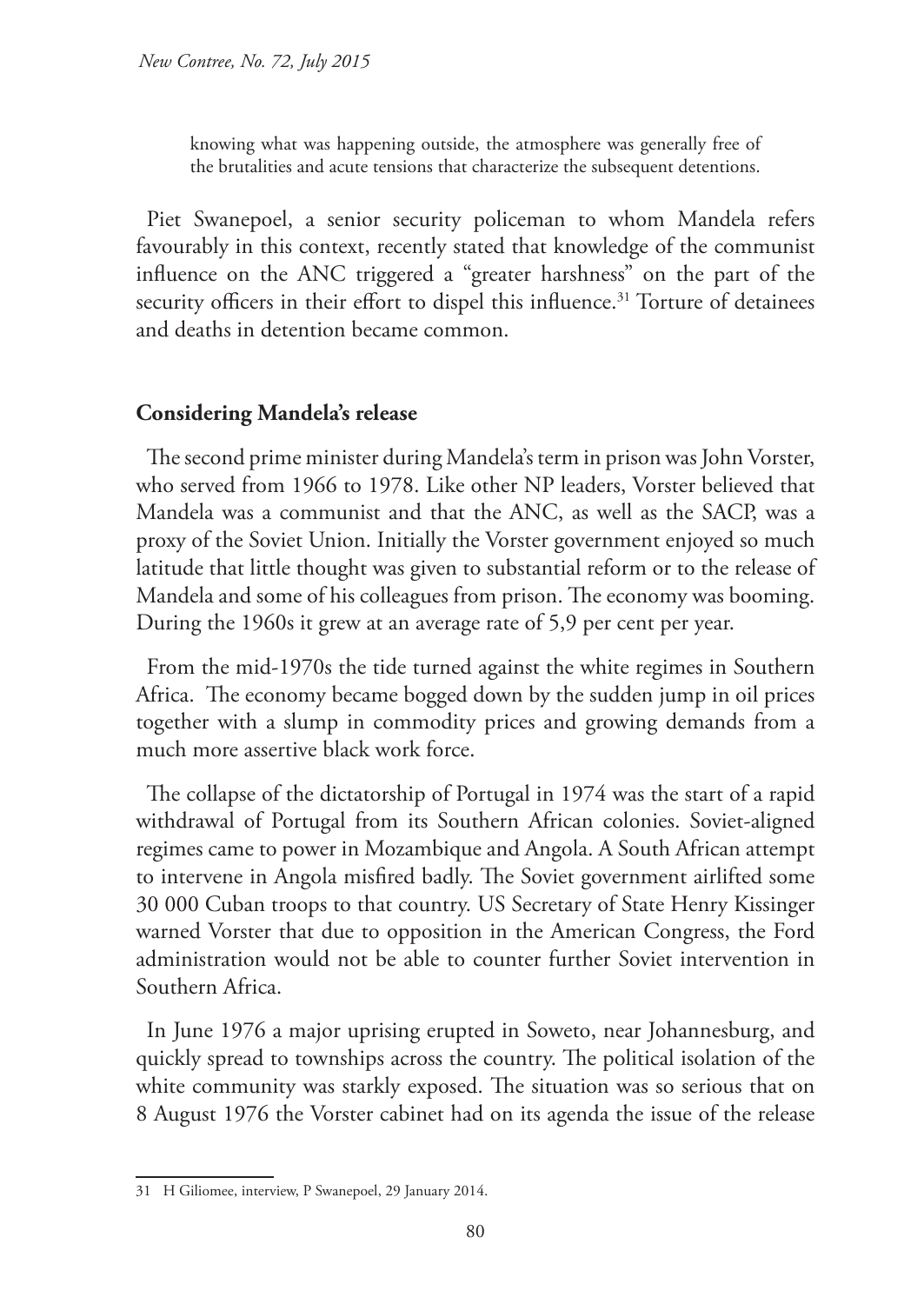of Nelson Mandela, who had been in prison for twelve years by that time.<sup>32</sup> There is no record of the decision.

What would have happened had Mandela indeed been released in 1976? Neville Alexander records that in 1971 he and Mandela debated using the apartheid channels, flawed as they were.<sup>33</sup> Two years before the Soweto uprising, in 1974, Mandela had written a secret memorandum, entitled "Clear the obstacles and confront the enemy", that was smuggled out.

In this document Mandela confronted the fact that the government of the Transkei, which was the putative homeland of most Xhosa people, had opted to take the apartheid-style independence in 1976. In terms of a 1971 law, Mandela who was born in the Transkei, would lose his South African citizenship.

Undeterred, Mandela wrote in his 1974 memorandum that the ANC faced an entirely new development: the independence of the Transkei, which was sure to be followed by other Bantustans. Mandela wrote: "The Transkei will have an independent legislature, judiciary and executive and may control its foreign relations", and then added:<sup>34</sup>

For the first time since conquest the people will run their own affairs. Now Africans will be able to be judges, magistrates, attorneys-general, inspectors of education, postmasters, army and police officers, and they will occupy other top positions in the civil service. Would it not be far better to consider independence as an accomplished fact and then call upon the people in these so-called free territories to help in the fight for a democratic South Africa?

Mandela would never have recognised the independence of Transkei in the way in which the government conceived it. However, if he had proceeded to use the structures of an independent Transkei to fight apartheid and promote liberation, the existing strains in the ANC might well have become too great to contain. A major split might well have occurred in the movement, putting South Africa on a quite different course than the one it took between 1976 and 1990.

<sup>32</sup> E-mail: Jamie Miller/H Giliomee, 7 February 2015. Miller's book on the term of John Vorster will appear shortly.

<sup>33</sup> N Alexander, *An ordinary country...*, p. 47.

<sup>34</sup> N Mandela, "Nelson Mandela and the Bantustans" (available at www.politicsweb.co.za, as accessed on 14 May 2012), re-publication of Nelson Mandela, "Clear the obstacles and confront the enemy", ca 1974.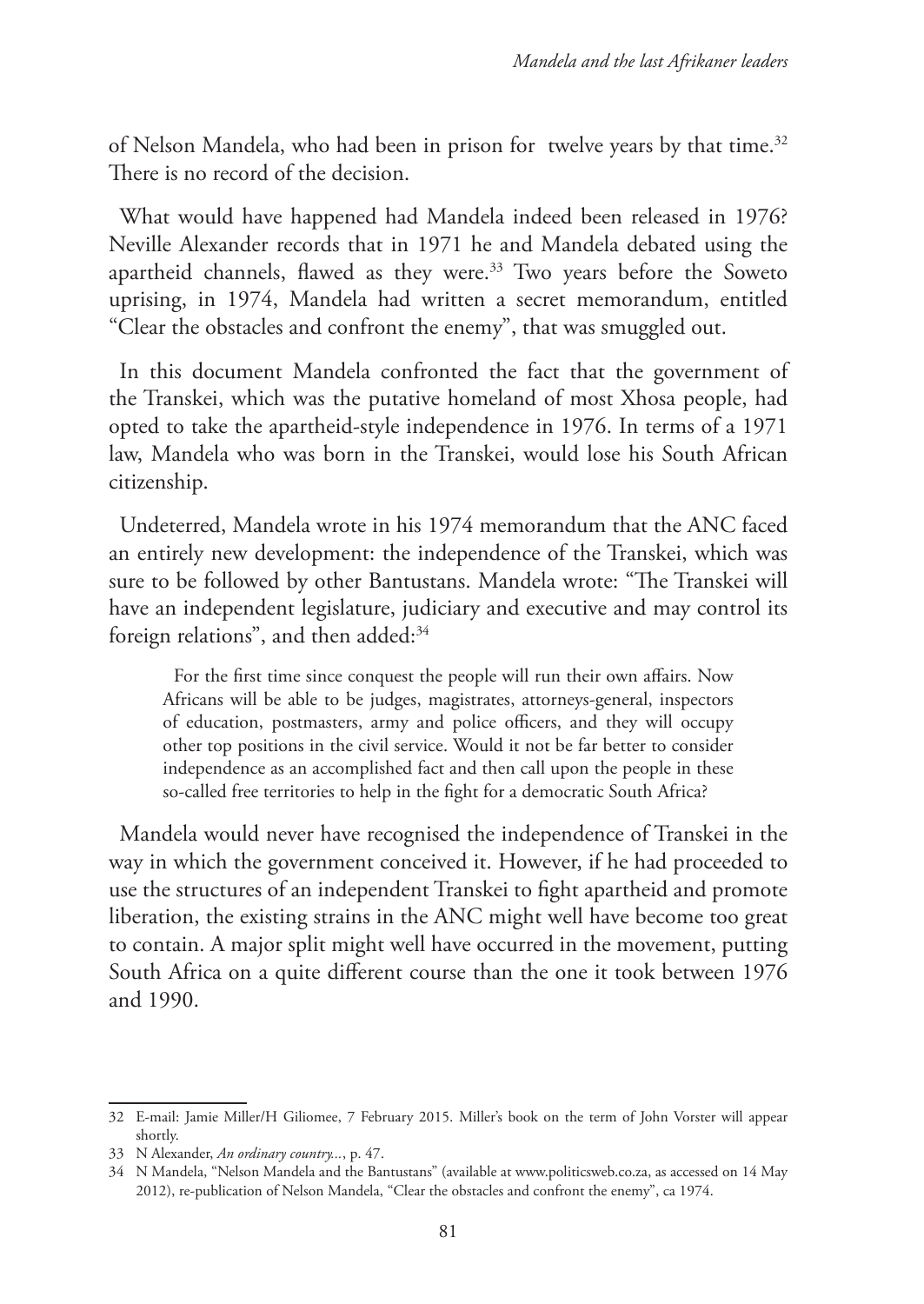#### **PW Botha's offers to Mandela**

In 1978 Vorster resigned. He was succeeded by PW Botha, who had transformed the South African military into a formidable military force. Botha believed South Africa was facing a so-called "total onslaught", the aim of which was to subvert and ultimately overthrow white rule. In this an important role would be played by the ANC, which Botha also considered a Soviet proxy.

Botha firmly believed that Mandela was still a communist.<sup>35</sup> He had, however, become receptive to the advice of National Intelligence that Mandela had become the main icon of the worldwide anti-apartheid struggle and that it was counter-productive to keep him in prison.

In 1985 Botha offered to release Mandela provided he forswore violence as a political instrument unconditionally. This was the sixth such offer since he was imprisoned. As before, Mandela refused. He did not believe that the ANC was capable of overthrowing the state, but he was quite certain that eventually the government would be compelled to negotiate for the simple reason that blacks formed a growing demographic majority. Like Toynbee had predicted 25 years earlier, he thought that the government would only with great reluctance embark on negotiations. He resolved to do anything possible to prod government on this way.

One way of making it easier for government to negotiate a democracy was to reduce the total number of blacks that could vote. By the early 1980s there were already 8 million out of approximately 22 million blacks who were considered citizens of so-called independent states, and as such deemed by government to be disenfranchised. Early in 1986 Mandela told a journalist, Benjamin Pogrund, that he was prepared to consider recognising the independence of the Bantustans. As Pogrund states, this was "an unusual and significant view contrary to that of the ANC in exile". When Pogrund asked whether he could report this view to a cabinet member, Mandela said yes.<sup>36</sup> One does not know what strategic objective Mandela had in mind when he communicated this very controversial view to Pogrund. He always rejected the Bantustan policy and would never consider endorsing it in exchange for his freedom. At the same time, he was prepared to work with anti-apartheid homeland leaders.

<sup>35</sup> E-mail: N Barnard/H Giliomee, 26 February 2015.

<sup>36</sup> Letter: B Pogrund to the editor, *Mail & Guardian*, 3 February 2015.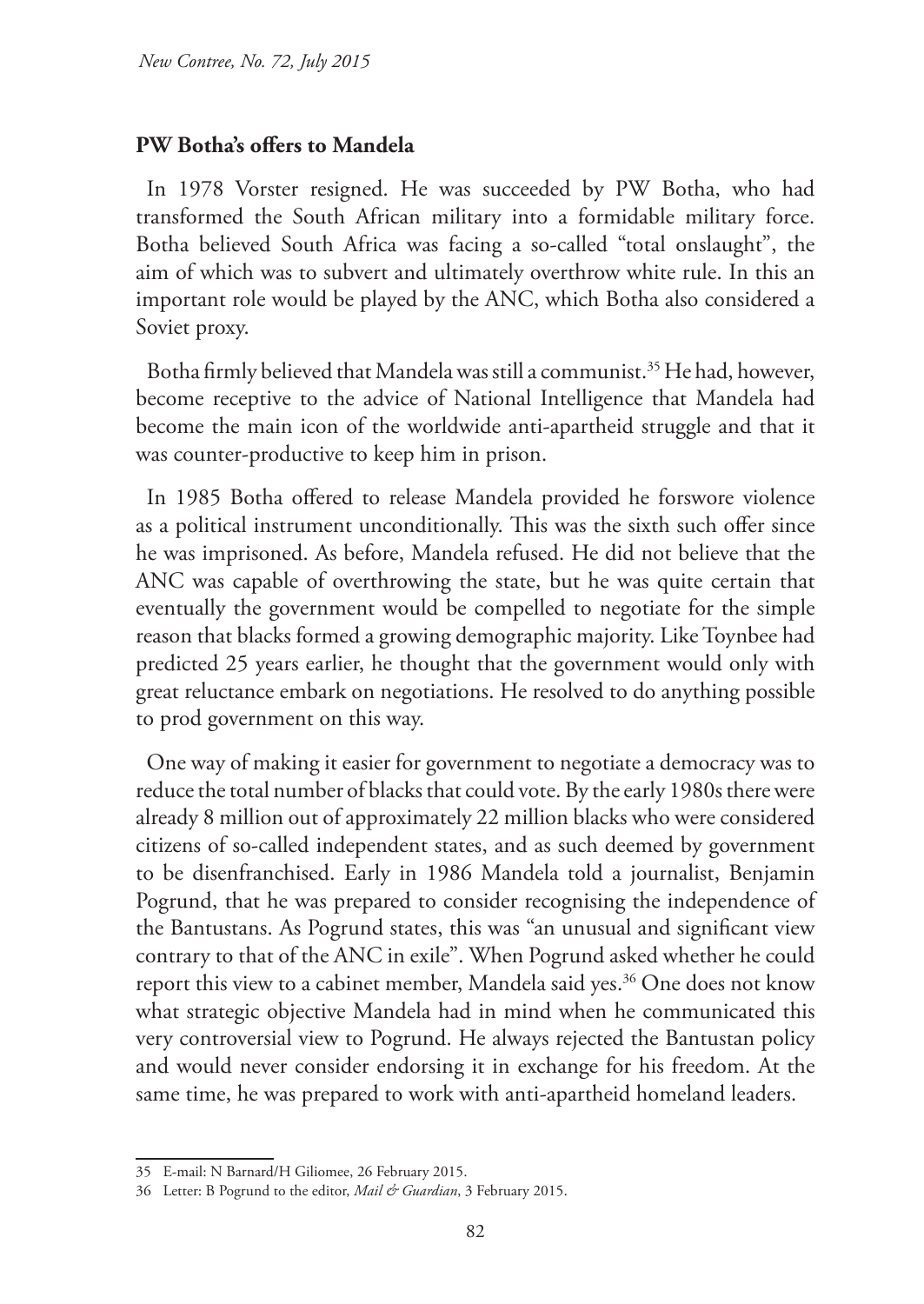Initially Mandela seemed flexible over a controversial issue like minority rights. Like the Bantustan option, it was abhorred by the ANC in exile, which would not budge from the first-past-the-post electoral system coupled with the rule of the-winner-takes-all. Yet, even after his release Mandela said he was flexible over all the fundamental issues, including minority rights.<sup>37</sup>

# **A major uprising**

A major uprising broke out in 1984, and the turmoil did not subside until the government proclaimed a nation-wide State of Emergency in 1986. Thousands were detained without trial. In his ill-fated "Rubicon speech", held on 16 August 1985, Botha rejected the unconditional release of Nelson Mandela, who had become the focus of the worldwide campaign against apartheid. He made it appear as if Mandela and his comrades had been motivated solely by communist convictions in the early 1960s. There was no reference to grievances that were widely considered legitimate, and he presented no evidence that Mandela was indeed a communist. More than anything, this speech and the rejection of the demand for Mandela's release destroyed the government's credibility as an agent of substantial reform.

President Botha had to accept that the state was no longer able to force blacks into the institutions the government had unilaterally created. It had become necessary to talk to the leadership of the ANC. The government's secret polls showed that the movement enjoyed the support of at least 60 per cent of the population.

Mandela knew from the early 1960s that overthrowing white rule by means of insurrection was impossible and that only in negotiations could whites be persuaded to cede power and live under a democratic system in which their rights were guaranteed. To prepare himself for such negotiations, he learnt Afrikaans in prison and studied Afrikaner history. He told his Afrikaner interlocutors in prison that he saw distinct similarities between the Afrikaner struggle for freedom against overwhelming odds in the very first years of the twentieth century and the black struggle for freedom.

The electorate, however, was far from ready to embark on a radical change. A large proportion rejected the conventional form of majority rule on which the

<sup>37</sup> *Weekly Mail*, 16 February 1990.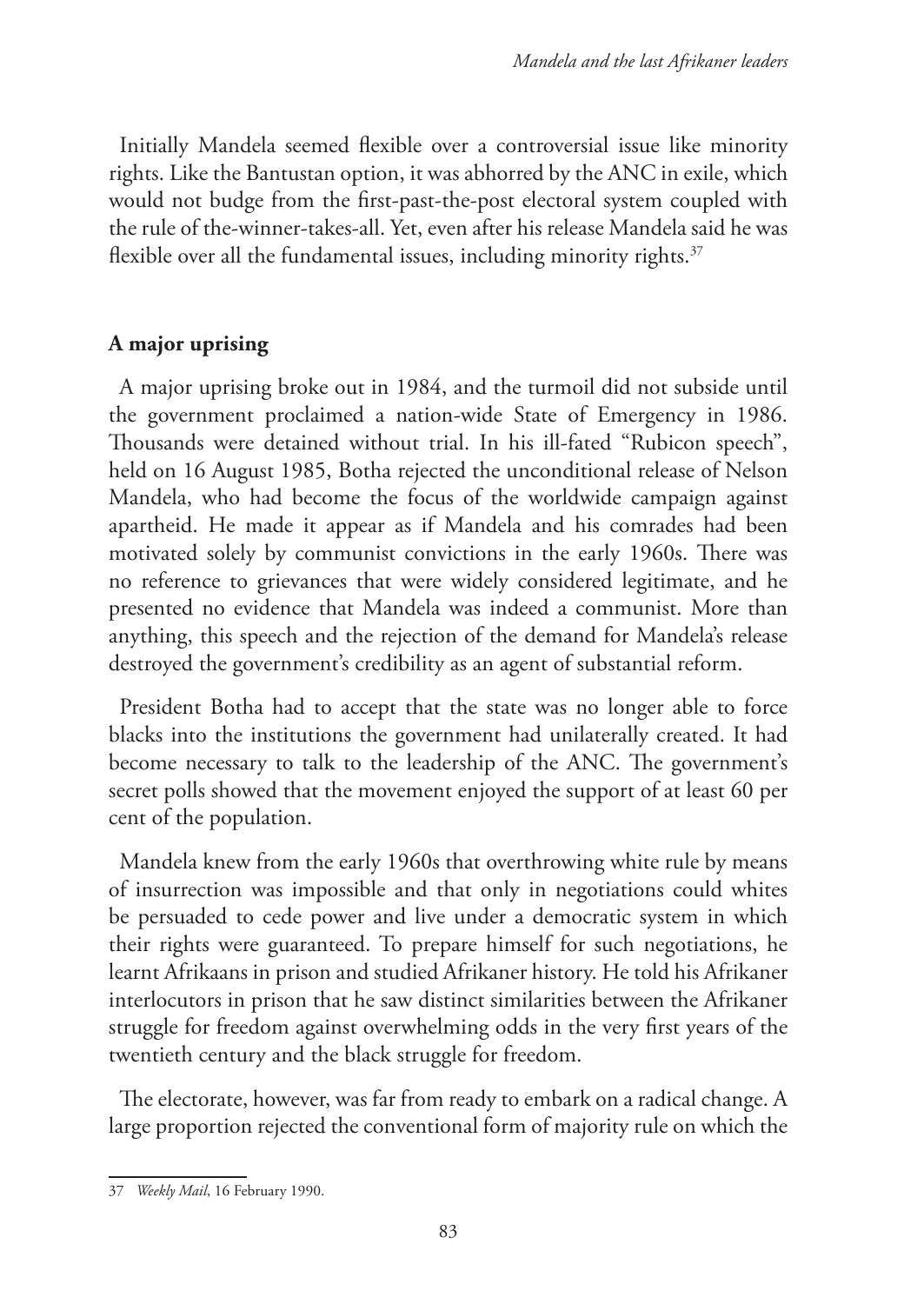African National Congress (ANC) insisted. A poll conducted in 1988 among whites in the Witwatersrand area, the biggest urban conglomeration, listed five political preferences for a new constitution. Only 11 per cent of the white English-speakers against 3 per cent of the Afrikaners endorsed the option of "A single mixed parliament with the majority in control".38

In 1988 Botha instructed Niel Barnard, head of the National Intelligence Service (NIS), assisted by three other senior civil servants, to discuss the possibility of a negotiated settlement with Mandela. Forty-eight such meetings took place. Barnard reported back to Botha after each session.

When Barnard's team raised the issue of Mandela's alleged sympathy for communism and his refusal to break with the Communist Party, Mandela replied that while in his youth he had found aspects of communism attractive, he was not a communist. Yet he refused to break with the SACP, the ANC's main ally: "If I desert them now, who have been in the struggle with me all these years, what sort of ally would I be to you or to the government?" He answered his own question: "[People] would say that Mandela is a man who turns the way the wind blows; he is not to be trusted".39 It was a shrewd answer that was difficult to counter.<sup>40</sup>

The officials also explored other issues. Was the ANC genuinely interested in a peaceful settlement? Mandela made it clear that majority rule was nonnegotiable, but added that the new system had to be balanced and that it had to ensure white domination would not be replaced by black domination. "Minorities have a legitimate interest in security," he said.<sup>41</sup>

Mandela kept pressing for a meeting with the president, and Botha finally agreed. Prior to the meeting Mandela wrote to Botha that one of the key points in future negotiations would be "the [ANC] demand for majority rule in a unitary state and the concern of white South Africa over this demand, as well as the insistence on structural guarantees that majority rule will not mean the domination of the white minority by blacks". He continued: "The most crucial task which will face the government and the ANC will be to reconcile these two positions. Such reconciliation will be achieved only if both parties

<sup>38</sup> H Giliomee & L Schlemmer, *From apartheid to nation-building* (Cape Town, Oxford University Press, 1989), p. 156.

<sup>39</sup> M Louw, interview, P Waldmeir, 29 May 1995, Manuscripts Collection, University of Stellenbosch.

<sup>40</sup> For an account of these talks, see N Barnard, *Geheime rewolusie: Geheime van `n spioenbaas* (Cape Town, Tafelberg, 2015), pp. 176-184.

<sup>41</sup> N Barnard, "NIS wou sonder middelman na ANC gaan", *Die Burger*, 18 February 1992.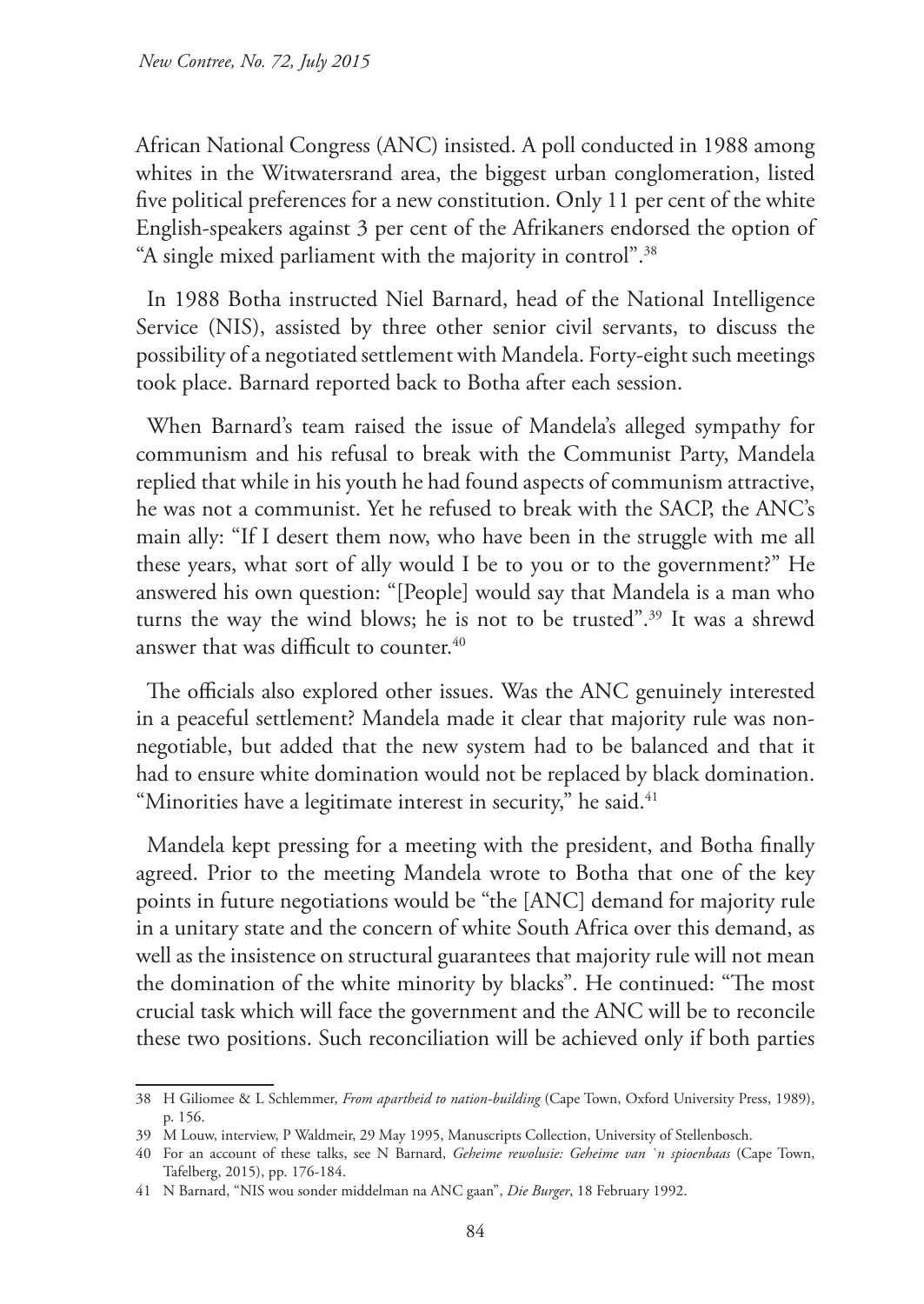are willing to compromise".42

On 5 July 1989 the meeting between Botha and Mandela took place in the president's office. Botha had suffered a stroke a few months earlier. By all accounts he was no longer the same man as before. By meeting Mandela, Botha clearly wanted to signal to his cabinet that he was still in charge.

In his autobiography Mandela wrote about the meeting with Botha: "He completely disarmed me. He was unfailingly courteous, deferential and friendly." When I interviewed Mandela early in 1992, he told me that a stranger would not have been able to tell who the prisoner and who the president was. "We met as equals", he recounted.<sup>43</sup>

Mandela told me, along with several other people, that one of the greatest disappointments in his life was having to negotiate with De Klerk rather than Botha. After 1994 Mandela continued to speak highly of Botha while frequently criticising De Klerk, sometimes unfairly. The main reason was that Mandela and De Klerk were competitors for electoral support and the international limelight.

Another reason was the difference in age. Mandela and Botha were of the same age while De Klerk was nearly twenty years younger. Having been Minister of Defence before he became leader, Botha embodied the military's toughness and discipline. De Klerk, by contrast, could easily be mistaken for a professor of law, which he nearly became, or a modern-day bureaucrat.

We shall never know all that was said at the meeting between Botha and Mandela because Barnard gave orders that the tapes of the meeting had to be destroyed. Botha was furious when he discovered this, but it was clearly the sensible thing to do because Mandela had not been informed that the meeting was being taped. Barnard's account of the meeting, based on his notes, showed that the meeting was very cordial and that no substantial issue was discussed, except the release of one of Mandela's fellow prisoners.<sup>44</sup>

Botha did not discard his original views about the nature of the insurrection that Mandela had plotted way back in 1960. Interviewed in 1995, he said that Mandela "was led into this affair by the communists and international

<sup>42</sup> H Ebrahim, *The soul of a nation: Constitution-making in South Africa* (Cape Town, Oxford University Press. 1998), p. 447.

<sup>43</sup> N Mandela, interview, H Giliomee, 1 March 1992.

<sup>44</sup> N Barnard, *Geheime rewolusie...*, pp. 215-220.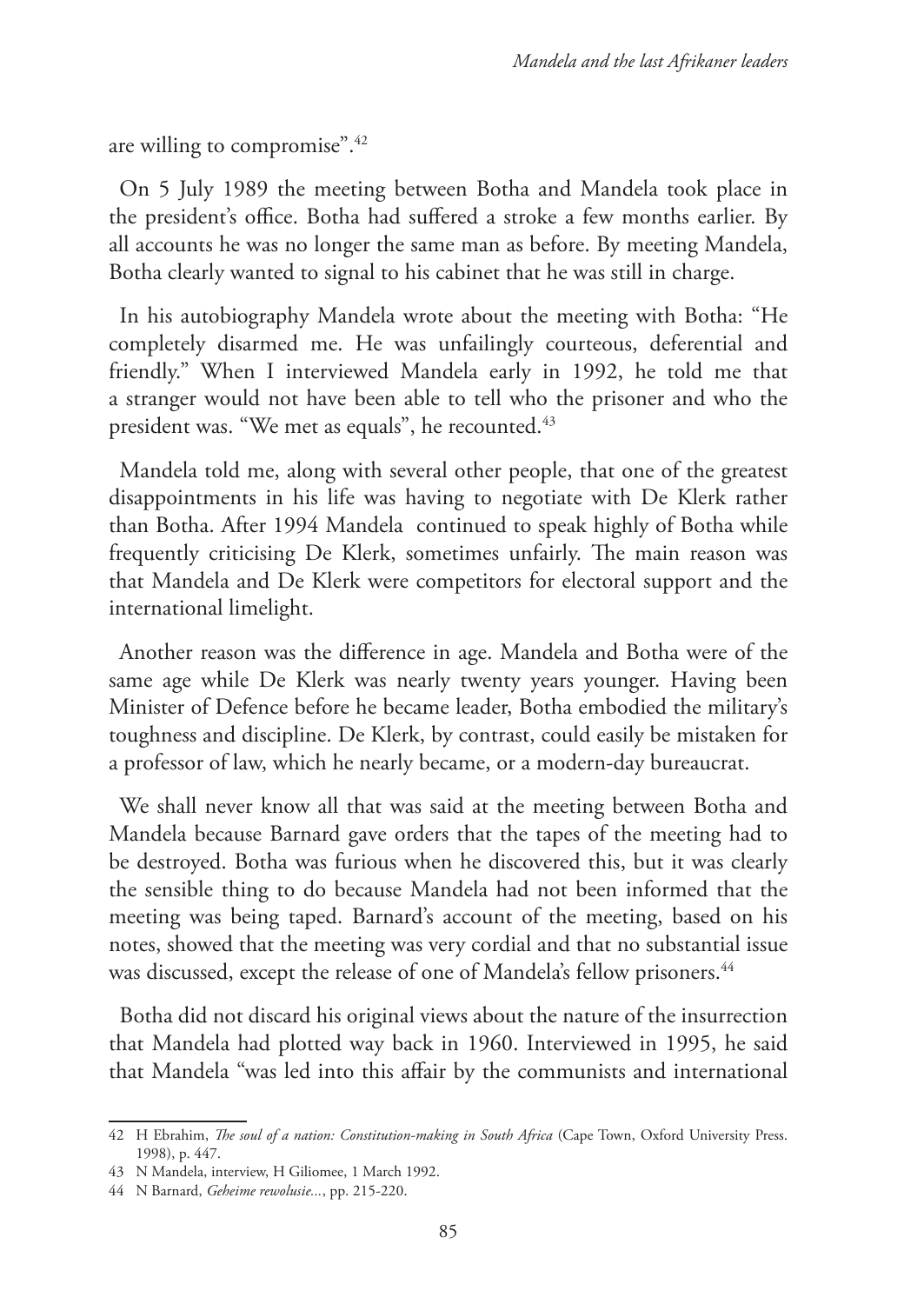forces". He seemed to suggest Mandela was manipulated by these forces. He told the interviewer that he had warned Mandela against the dangers of international Marxism and communism.45

It would be unwise to describe Botha's musings as those of an anachronistic Cold War warrior. An informed observer like Barnard stated recently: "Mandela totally underestimated the influence of the SACP".46

#### **Giving up power**

In August 1989 the National Party won the general election and De Klerk was elected president. Two months later, on 9 November 1989, the Berlin Wall fell. De Klerk later wrote that he immediately considered it a golden opportunity to negotiate what he thought would be a balanced settlement with the ANC. He calculated that without the substantial Soviet support the ANC had enjoyed since the early 1960s, it would find itself off balance for a long while and would be compelled to modify significantly its demand for majority rule.

When he first met Mandela in December 1989, De Klerk observed that the inclusion of group rights in a new constitution would ease the concern of minorities over majority rule. But with Mandela a free man, it was a new ball game. Mandela told De Klerk that the ANC had not fought apartheid for 75 years to accept a disguised form of it.<sup>47</sup> Mandela knew that both powersharing and group rights were anathema to the ANC in exile, and he would not concede group rights easily.

When De Klerk set out to negotiate, he did not intend to drop his insistence on group rights. Robin Renwick, British ambassador to South Africa, who often met De Klerk, described the discussions between him and De Klerk in the form of a diary.

In an entry dated 26 October 1989 he stated:48

As De Klerk was continuing to talk about the need to protect group rights, I suggested to Gerrit Viljoen and others that this terminology should be

<sup>45</sup> P Waldmeir, interview, PW Botha, 1 March 1995.

<sup>46</sup> E-mail: N Barnard/H Giliomee, 26 February 2015.

<sup>47</sup> P Waldmeir, *Anatomy of a miracle: The end of apartheid and the birth of a new South Africa* (New York, Norton, 1997), p. 148.

<sup>48</sup> R Renwick, *Mission to south Africa: Diary of a revolution* (Johannesburg, Jonathan Ball, 2015), p. 107.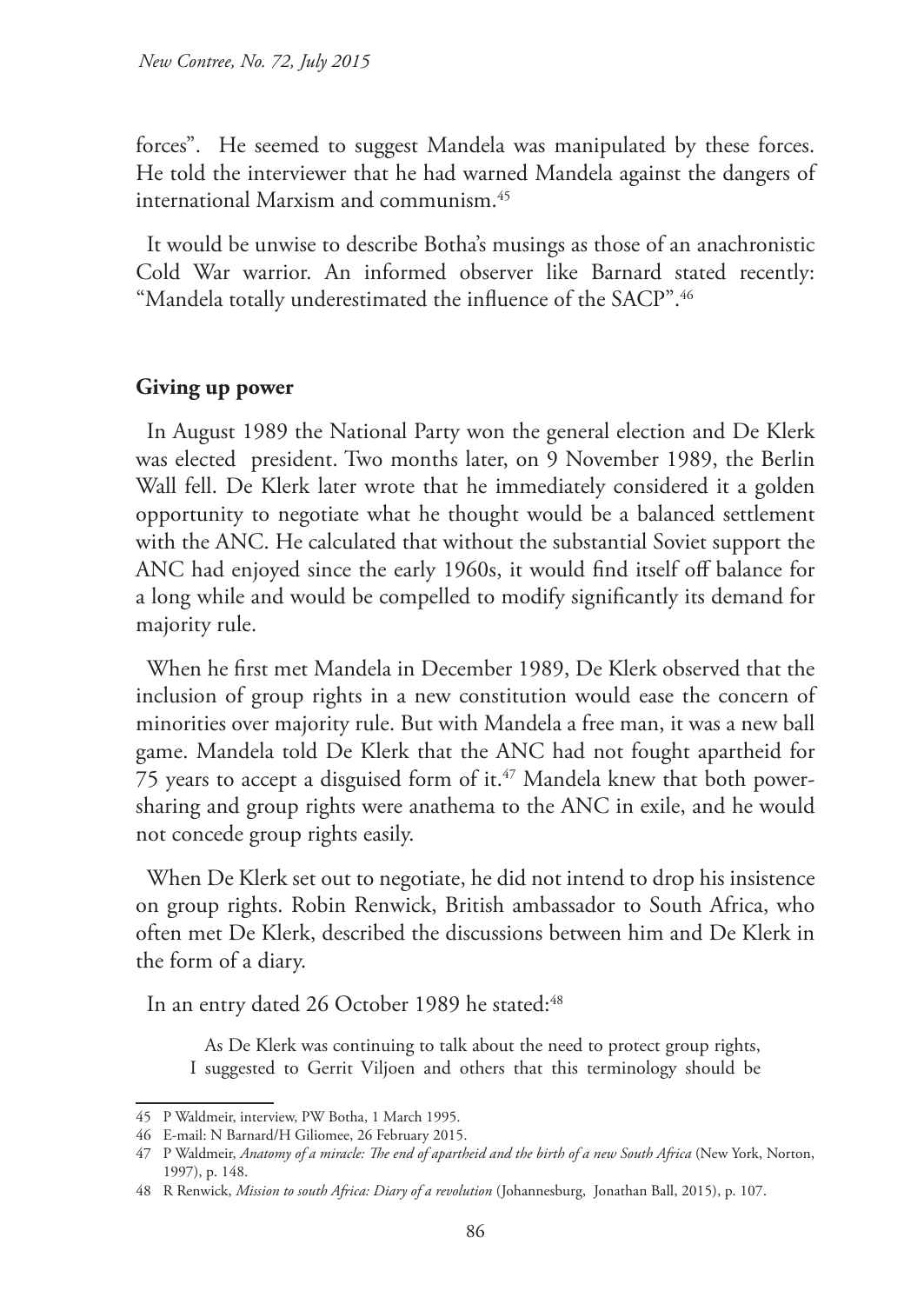changed to emphasize minority rights. De Klerk told me that he was not in the business of "reforming himself out of power". What he was thinking of at this time was power-sharing, not a transfer of power.

#### On 11 December 1989 Renwick wrote:<sup>49</sup>

Mandela met De Klerk at the Tuynhuis…Mandela said that the National Party concept of "group rights" was seen by his people as a way to preserve apartheid. De Klerk's response was: "We shall have to change it then".

# Renwick's entry for 19 March 1990 reads:<sup>50</sup>

In the future constitution, he [De Klerk] considered the key to be the protection of minority rights… [The] protection of individual rights would not of itself protect minorities. He talked about some form of power-sharing, and was, he said, in a hurry in his search for a solution. The ship he had launched would never be turned around, but he insisted he was not about to commit suicide.

Protests again flared up and the country was soon in an acute state of instability, resulting in a higher death toll than in the 1980s. In assuming the dual role of presiding over the transition and leading the National Party in the negotiations, De Klerk had put himself in a very difficult position. During the 1980s he resented the way in which he and some other ministers had been side lined in the discussions about the state's response to the uprising. He told Barnard, chief of the NIS: "I intend to restore civilian government in its full glory". He acted as if it could be done immediately and did away with the core parts of the National Security Management System, which President Botha had used to restore order.

De Klerk did not rely on the assessments and advice of the heads of the security services and intelligence agencies. Barnard believes that De Klerk thought "he had enough political acumen to handle everything personally, which was a great error of judgement". In 2007 General Chris Thirion, former Deputy Head of Military Intelligence, wrote in an open letter to De Klerk: "If I think of De Klerk, I think of a president who did not trust his security forces".<sup>51</sup>

Mandela persisted in alleging that government forces were responsible for most of the violence, but was rarely in a position to give concrete evidence.

<sup>49</sup> R Renwick, *Mission to South Africa...*, p. 109.

<sup>50</sup> R Renwick, *Mission to South Africa...*, p. 126.

<sup>51</sup> H Giliomee, *The last Afrikaner leaders...*, p. 368.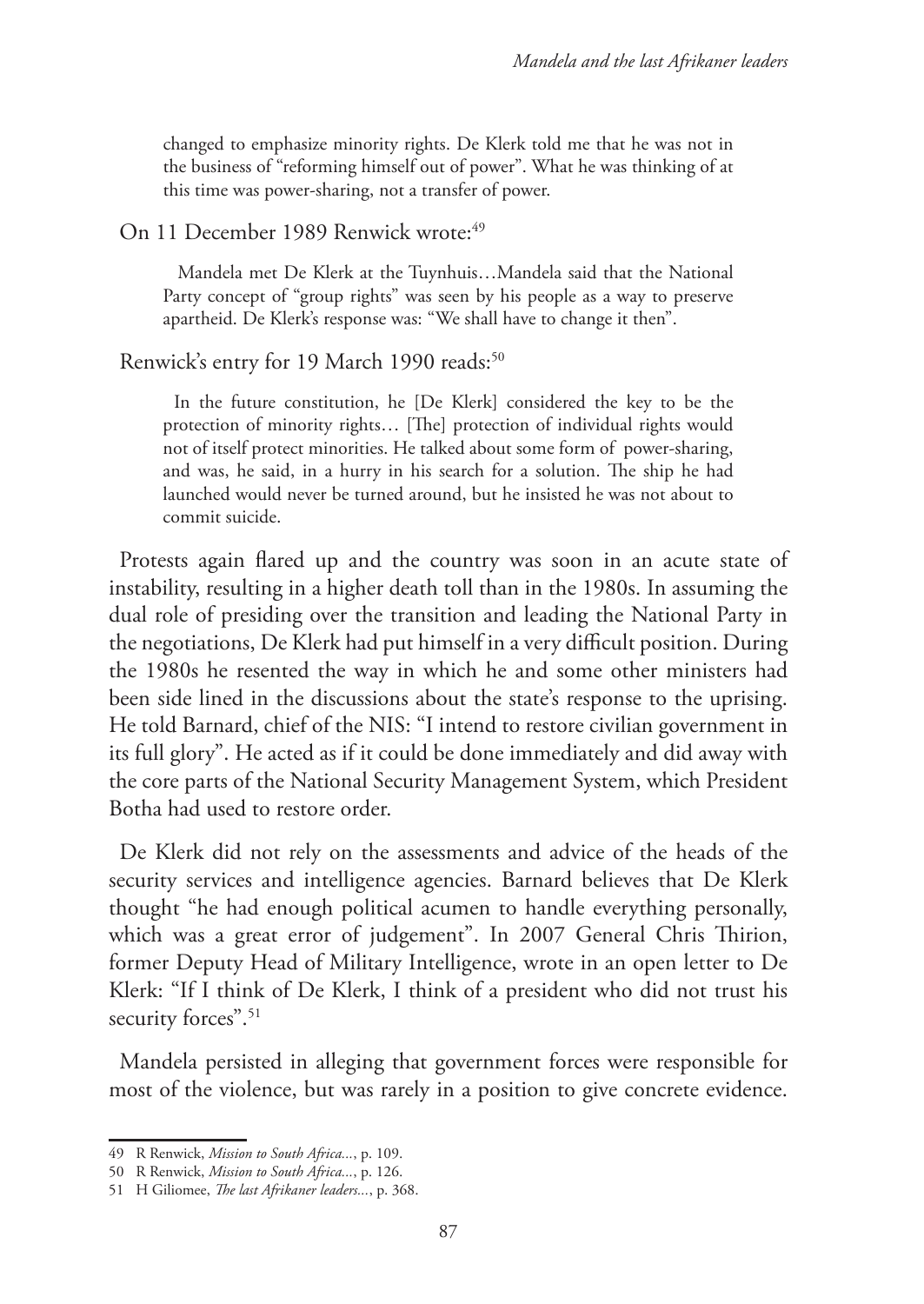Examining court records, Anthea Jeffery was able to call into question many of the allegations made by ANC spokesmen or press reports at the time. <sup>52</sup> The subject of the extent of the involvement of members of the security forces would probably remain a highly contested one for many years to come. Nevertheless there is some consensus that the ANC, together with Inkatha, a primarily Zulu organisation, were responsible for most of the over 20 000 deaths that occurred in the violence between 1984 and 1994.

### **A complex proposal**

In September 1991 the NP federal congress accepted a complex proposal of power-sharing on different levels as the negotiating position of the party. For a national legislature the NP proposed a bicameral system, with the First House elected by universal franchise on the basis of proportional representation. The Second House would give representation to nine regions, each of which would get an equal number of seats to be filled by regional elections. Each party that won a specified minimum number of votes in a regional election would be given an equal number of seats. The Second House would vote on matters affecting regions and minorities. A weighted majority would used in the voting in the place of a conventional majority vote.

On the executive level the NP proposed a presidency consisting of the leaders of the three biggest parties and a rotating chairmanship. Decisions, including the appointment of the cabinet, would be by consensus. The cabinet would be a collegial one, also operating on the basis of consensus. De Klerk described these proposals as an indication that power should not be vested solely in the hands of a single individual, political party or group – and as a rejection of domination of any kind.

The government called a referendum, which was held on 17 March 1992. The voters were only asked to endorse the negotiating process, but NP speakers and NP-supporting newspapers insisted that a yes meant support for the sharing of power. Izak de Villiers, editor of *Rapport*, called for a yes vote on the grounds of the "undeniable fact" that the government "insisted on power-sharing and would never accept giving up power".53 In a full-page advertisement in *Die Burger* the day before the referendum, the NP exhorted

<sup>52</sup> A Jeffery, *People's war*..., pp. 496-511.

<sup>53</sup> I de Villiers, *Strooidak en toring* (Cape Town, Umuzi, 2009), p. 195.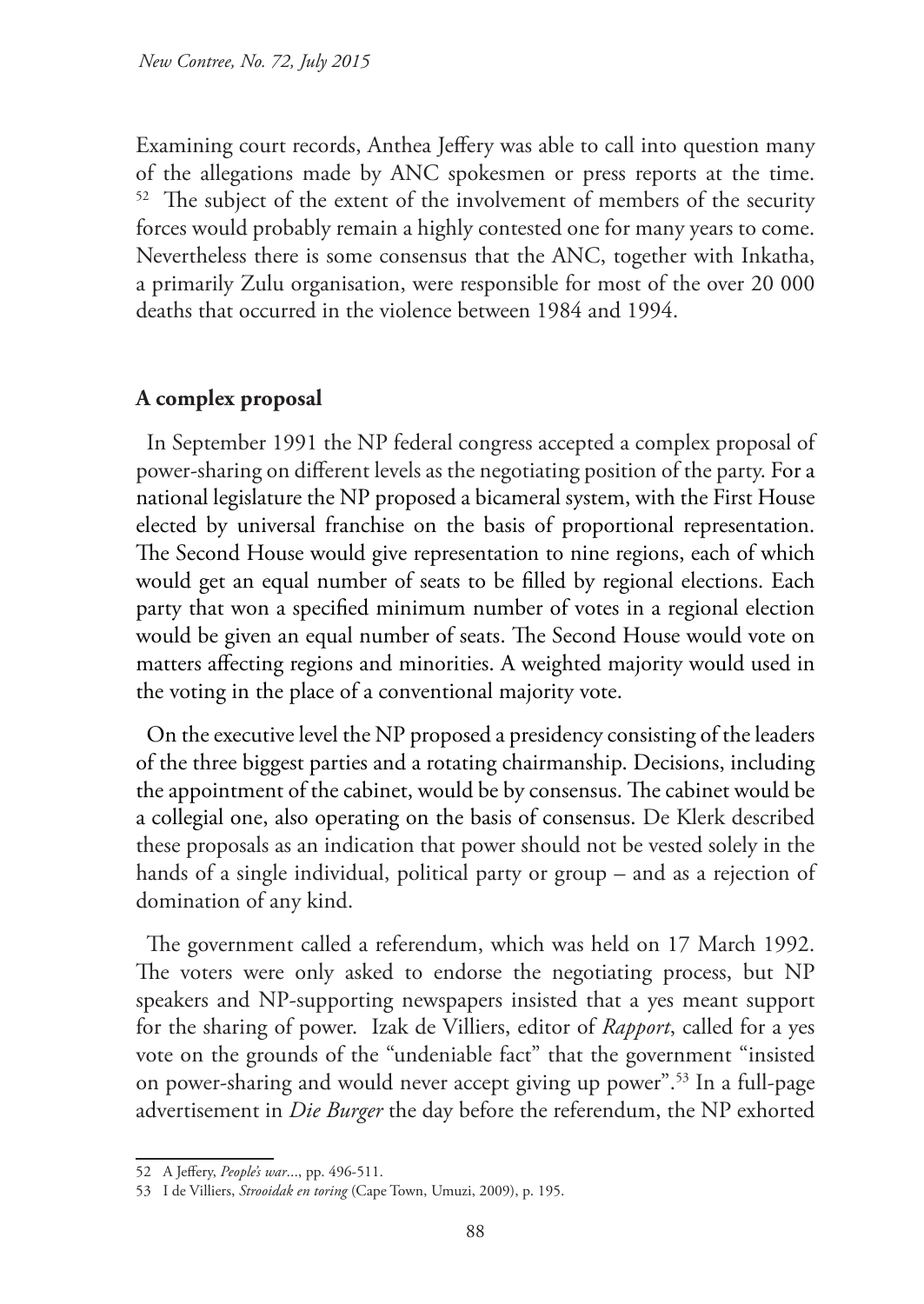voters to vote yes if they rejected the ANC's demand for majority rule. On 17 March 1992 two-thirds of the white voters voted yes.

Colin Eglin, who represented the Democratic Party at the negotiations, later observed that De Klerk was being "very naughty" in claiming he kept to undertakings he had given. In the referendum, he said, De Klerk referred to the party's September 1991 proposals "and put them out saying I am not asking for a blank cheque, I am asking for this".54

Opinion surveys taken in the six months after the referendum made it clear that, as the pollster and analyst Lawrence Schlemmer formulated it, "whites were essentially voting yes because they feared the consequences of a no vote on the economy, but their commitment was to negotiations, and very little more". They "were essentially voting to give [De Klerk] a mandate because of the very high trust they have in De Klerk not to sell them out".<sup>55</sup>

In May 1992 the ANC walked out of the negotiations and embarked on three months of extensive mass action. When Mandela met De Klerk during the last week of September 1992, Mandela secured virtually all the ANC's objectives. The two leaders agreed that the final constitution would be drafted by a body elected on universal franchise, which the ANC was sure to dominate.

Apart from the requirement to recognise some basic human rights, there were some other minor checks. One was the need to adhere to some vaguely phrased constitutional principles; the other was substitution of parliamentary sovereignty with constitutional sovereignty.

De Klerk tried to get Mandela to agree to a system of shared decision-making in the proposed government of national unity that would serve for five years, but the issue remained unresolved until 17 November 1993. In a last-ditch effort to reach agreement, De Klerk and Mandela met on the eve of the final session of negotiations for an interim government. Also present were the chief negotiators, Roelf Meyer and Cyril Ramaphosa.

Mandela insisted on simple majority rule, which meant that a majority (50%) would be sufficient to break any logjam. Mac Maharaj alleges that the ANC negotiators were prepared as a fall-back to accept a 60% vote should De Klerk reject this stance, but Mandela insisted that a simple majority was sufficient. He did not know, he said, how he could run a cabinet in any other

<sup>54</sup> O'Malley Archives, interview, Colin Eglin, 3 August 1992.

<sup>55</sup> O'Malley Archives, interview, Lawrence Schlemmer, 2 October 1992.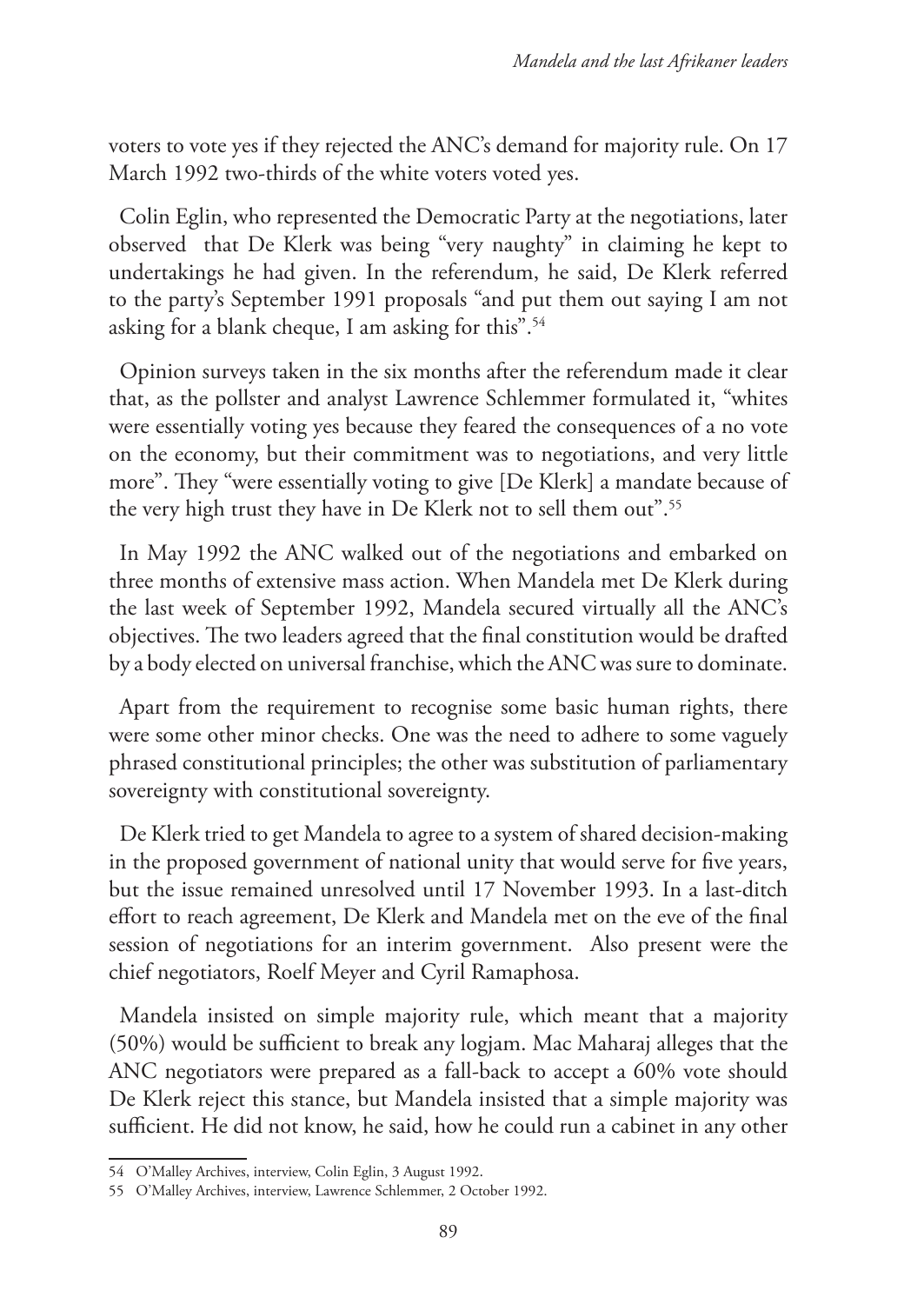way. De Klerk accepted this and communicated it to the cabinet the next morning as a foregone conclusion.<sup>56</sup>

Jan Heunis, the government's chief legal adviser, recalls his shock when he learnt that the NP had agreed to majority rule. He knew that its leadership had no mandate for this. The mandate, he writes, was for a consensus-seeking model with built-in vetoes.<sup>57</sup>

There was also the matter of the NP's promise to the white voters. In the 1989 election the NP leadership had promised that it would seek the voters' endorsement for any deal that deviated radically from the NP's 1989 election platform. The platform promised to bring about an inclusive democracy in which "groups" would be recognised as the basic components of the system. There would be power-sharing among them with no group dominating another, and self-determination for each group in its own affairs.

De Klerk also promised a particular kind of referendum. In March 1990 he pledged: "After the completion of the negotiations the constitutional proposals would be tested in a constitutional manner among the electorate. And only with their support would a constitutional dispensation be introduced."<sup>58</sup>

 Izak de Villiers, *Rapport* editor, writes in his memoirs that it was assumed that a second referendum of white voters would be called to seek their endorsement once agreement about a constitution had been reached. He tells of his dismay when three weeks after the March 1992 referendum "a senior minister" told him: "Izak, we don't want to have a second referendum".<sup>59</sup>

Thus majority rule was introduced without the voters' approval and without the voters knowing the form of the future constitution. In striking contrast, a referendum was held in Northern Ireland in 1998 only after the constitution had been negotiated. Whether Mandela would have agreed if De Klerk had insisted on such a procedure at the very start of the negotiations is difficult to say. It reflects badly on the press that it failed to highlight this aspect of the negotiations.

<sup>56</sup> P Waldmeir, *Anatomy of a miracle...*, pp. 231-232.

<sup>57</sup> J Heunis, *Die binnekring* (Johannesburg, Jonathan Ball, 2007), p. 150.

<sup>58</sup> *Die Burger*, 31 March 1990.

<sup>59</sup> I de Villiers, *Strooidak en toring...*, p. 200.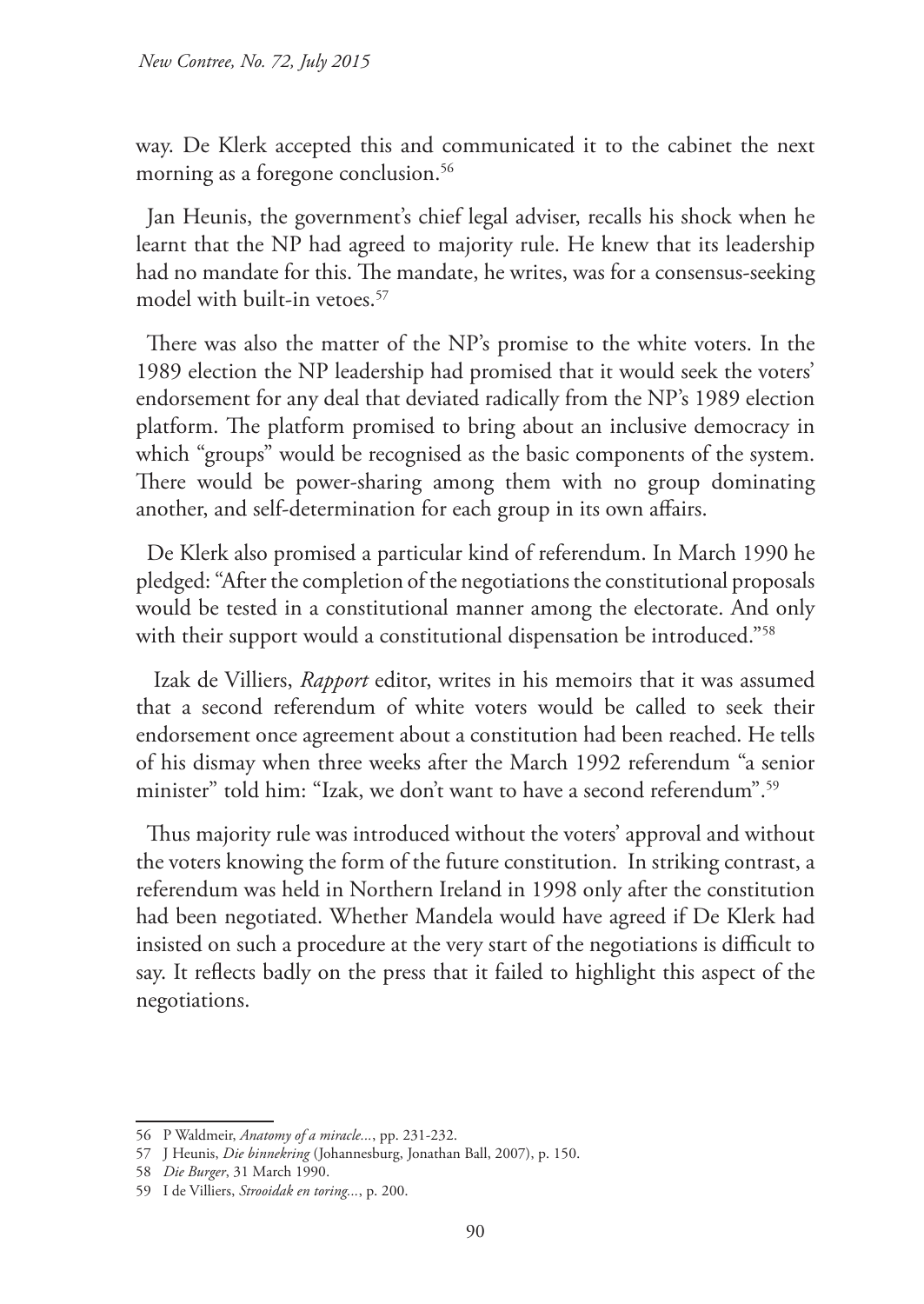# **A right-wing challenge**

The security forces were baffled by De Klerk's moves but, steeped in the tradition of military subordination to the authority of an elected government, they did not resist the political leadership. The major unknown factor was an ex-Chief of the Defence Force, General Constand Viljoen, who was convinced that the ANC was still pursuing a revolutionary agenda. He believed that De Klerk had caved in to their demands.

Viljoen planned to disrupt the elections, have De Klerk removed as leader and restart the negotiations. Some believed that he could raise 50 000 men mainly from the reserve army but also from some Defence Force units. In a briefing, General George Meiring, Chief of the Defence Force, warned the government and the ANC of the ghastly consequences of Viljoen's opposing the election. $60$ 

To dissuade Viljoen, for whom he said he had "the highest regard", Meiring had several meetings with him. At one of them Viljoen said: "You and I and our men can take this country in an afternoon", to which Meiring replied: "Yes, that is so, but what do we do the morning after the coup?" The whiteblack demographic balance, the internal and foreign pressures, and all the intractable problems would still be there.<sup>61</sup>

Although De Klerk and Viljoen shared a conservative political outlook for most of their respective careers, they strongly opposed each other during the negotiations. De Klerk rejected Viljoen's demand for a "volkstaat" (ethnic state) for the Afrikaners within the boundaries of the state, while Viljoen believed De Klerk had sold out.

It was Mandela who grasped the need to engage Viljoen and to make a symbolic concession to him and his right-wing followers. It would take the form of an article in the constitution granting self-determination to a cultural group. Viljoen formed a party, the Freedom Front, that won close to half a million votes in the first election. When Parliament met for the first time in a free South Africa, Mandela broke ranks in the procession to greet Viljoen and to tell him how glad he was that they had found each other. Recently Viljoen told his biographer that he was sad that Mandela did not serve more than one

<sup>60</sup> J van Rooyen, *Hard right*: *The new white power in South Africa* (London, IB Tauris, 1994); D Welsh, "Rightwing terrorism in South Africa", *Terrorism and Political Violence*, 7(1), 1995, pp. 239-264.

<sup>61</sup> H Giliomee, interview, G Meiring, 11 November 2002.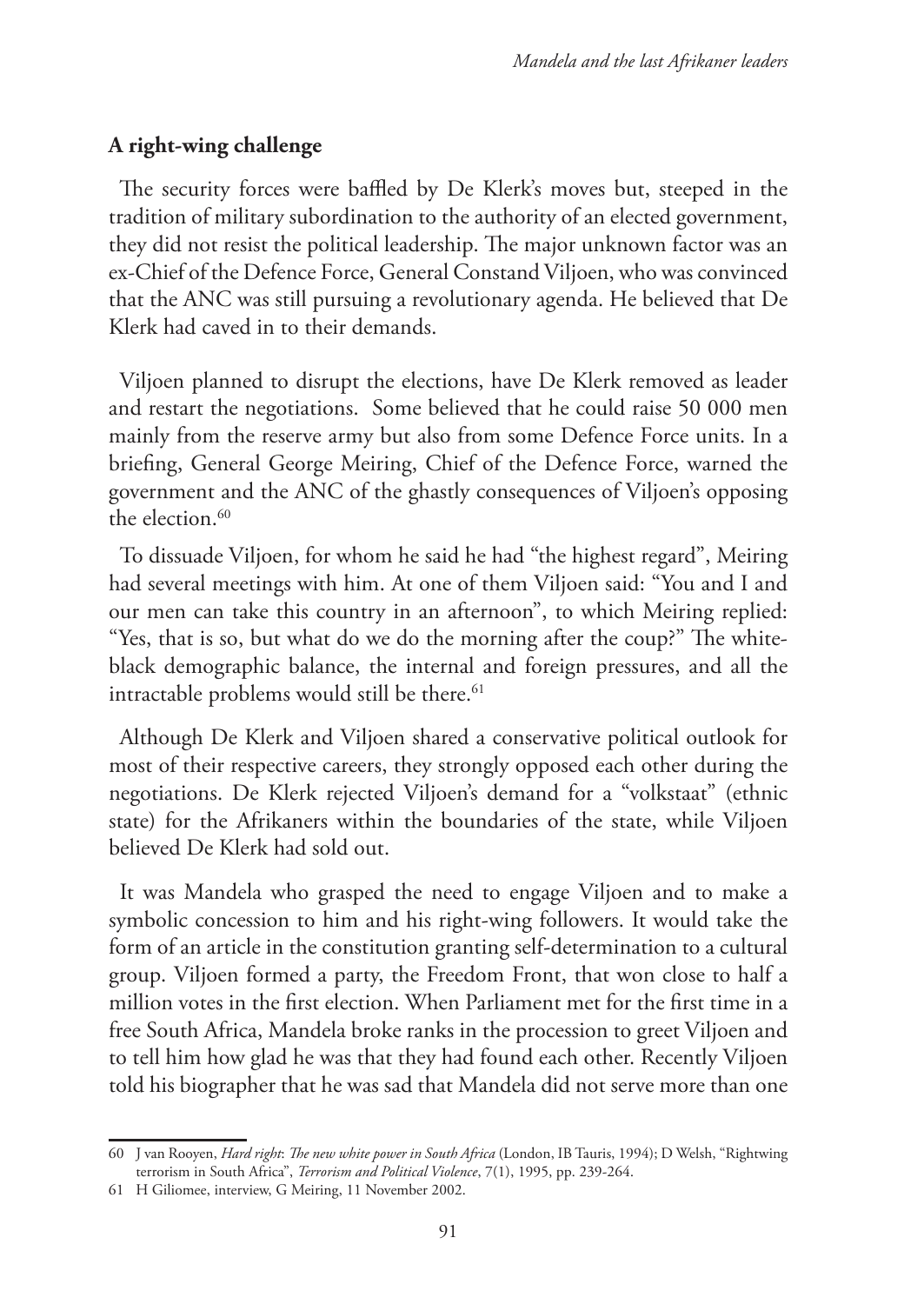term, and that if he had done so, the Afrikaners might have been better off today.62

### **Power and regime change**

History is in many ways an account and interpretation of power – how it is won and lost. Yet a good grasp of the basic qualities of power remains elusive.63 Leo Tolstoy remarked in the final chapter of his novel *War and peace*: "The new history is like a deaf man replying to questions which nobody puts to him." The "primary question" Tolstoy went on, is: "What is the power that moves the destinies of peoples?" He doubted whether this power, "which different historians understand in different ways", was in fact "so completely familiar to everyone".

History should be an antidote to the belief that superior political or military power determines the outcome of conflicts. In an article that appeared in the 21 November 2013 issue of the *New York Review of Books,* Freeman Dyson, a renowned physicist, tells the story of a study in the early 1970s about how to end the war the United States was fighting in Vietnam. The study was commissioned by the RAND Corporation, whose experts considered themselves the brains of the US military establishment.

Working separately, two groups, one consisting of two economists and the other of several historians, reached completely different conclusions. The economists concluded that in a struggle to put down an insurgency what matters is not a sympathetic understanding of their struggle, "but rather a better understanding of what costs and benefits the individual or the group is concerned with and how they are calculated". To paraphrase: if the costs of an uprising become too high for the insurgents, they will back down. As a result, the oppressive regime will prevail.<sup>64</sup>

The group of historians who worked on the RAND Corporation's project came up with a completely different answer. They looked at numerous cases of insurgency and asymmetrical wars, particularly the French colonial wars in Algeria and Vietnam, and the British colonial wars in Africa and Malaysia. In

<sup>62</sup> D Cruywagen, *Brothers in war and peace: Constand and Braam Viljoen and the birth of a new South Africa* (Cape Town, Zebra Press, 2014), pp. 224-225.

<sup>63</sup> CJ Friedrich, *Man and his government* (McGraw-Hill, New York, 1963) , pp.159-179.

<sup>64</sup> M Gladwell, *David and Goliath: Underdogs, misfits and the art of battling giants* (London, Allen Lane, 2013), pp. 197-213.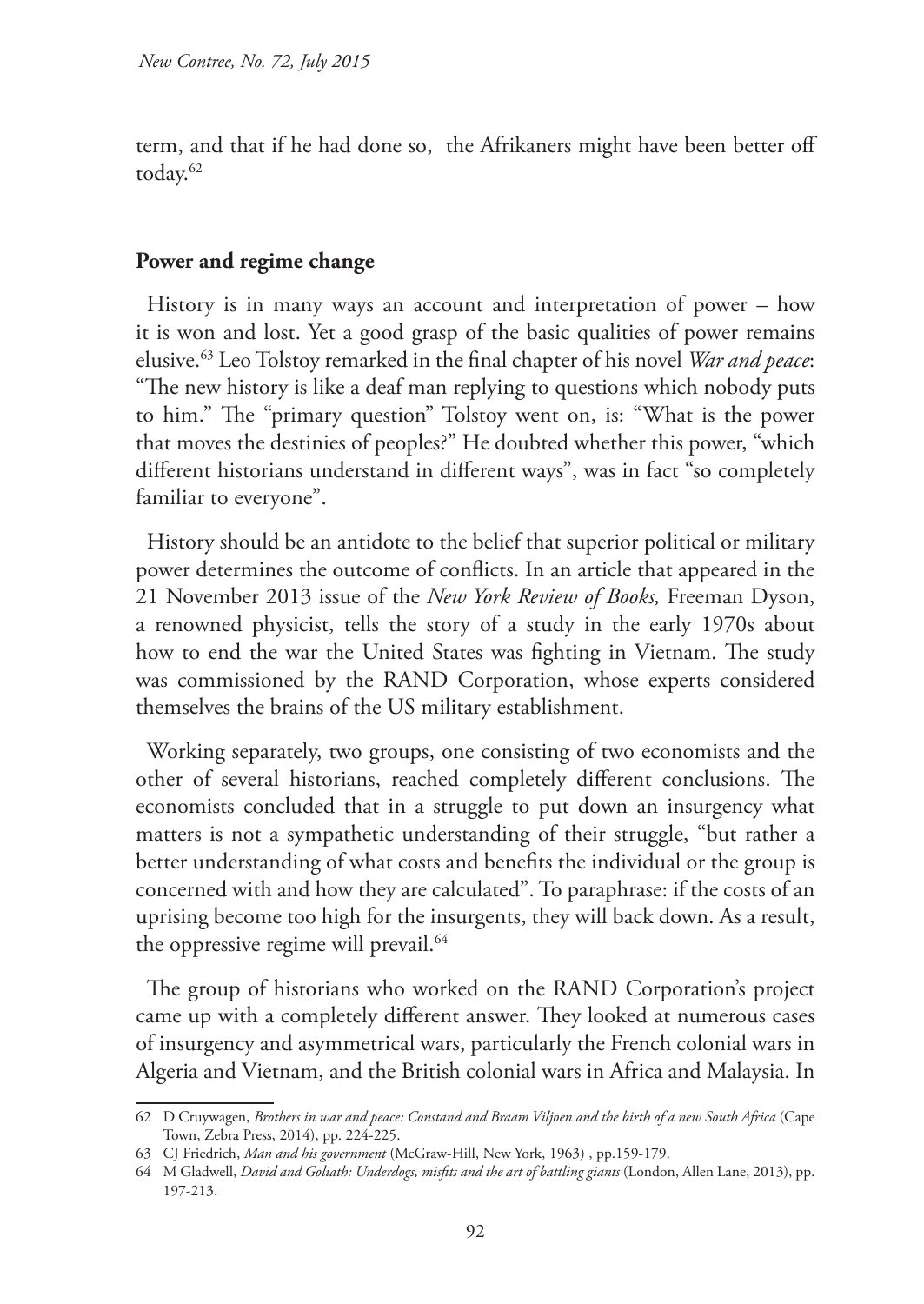a six-volume study they concluded that most of the wars lasted five to seven years and ended when one side lost the willpower to keep on fighting. This was a major insight, but it was lost to the world. To this day, the US Army has suppressed the historians' report.<sup>65</sup>

By the end of the 1980s the South African government was not desperate to start negotiations. It was rather the Fall of the Berlin Wall that provided the incentive for De Klerk's attempting to get an agreement with the ANC while its main source of financial support, the Soviet Union, was in retreat. The business elite was concerned, but its call for regime change was faint. Soldiers and policemen remained loyal and willing to continue to defend the state, but among army conscripts considerable unease about defending an unjust system had developed by the late 1980s. Nevertheless, in a poll conducted in the late 1980s less than a third of English-speaking students and fewer than a tenth of Afrikaner students declared themselves prepared to accept a prospective ANC government.<sup>66</sup>

Chris Heunis, Botha's Minister for Constitutional Affairs until 1989, offered this sober assessment: Sanctions had made it necessary for the government to negotiate, but "there was no need to negotiate only about the hand-over of power".67 Niel Barnard, the only person that saw both Botha and Mandela on a regular basis in the late eighties, believes that Botha would not have accepted majority rule, but would have said to Mandela: "Let's govern together for ten years and let's see how it goes". He thinks there was a good chance that Mandela would have accepted it.<sup>68</sup>

There was no sign, however, that the electorate favoured a radical change.

Until the final years of the 1980s De Klerk supported retaining the pillars of apartheid. After his election as NP leader early in 1989, he singled out morality as his main motivation for ending apartheid and for seeking a settlement. In an interview I had with him two months after his momentous speech on 2 February, he said that hanging on to power would be immoral.<sup>69</sup> In a television programme, broadcast in 2002, he agreed with Frederik Van Zyl Slabbert, ex-leader of the liberal opposition, that he could have been in

<sup>65</sup> F Dyson, "How to be an underdog, and win", *New York Review of Books,* 21 November 2013, pp. 22-23.

<sup>66</sup> J Gagiano, "Ruling group cohesion", H Giliomee & J Gagiano, *The elusive search for peace: South Africa, Northern Ireland and Israel* (Cape Town, Oxford University Press, 1989), p. 197*.*

<sup>67</sup> H Giliomee, interview, C Heunis, 15 December 2002.

<sup>68</sup> H Giliomee, interview, N Barnard, 25 February 2015.

<sup>69</sup> H Giliomee, interview, FW de Klerk, 2 May 1990.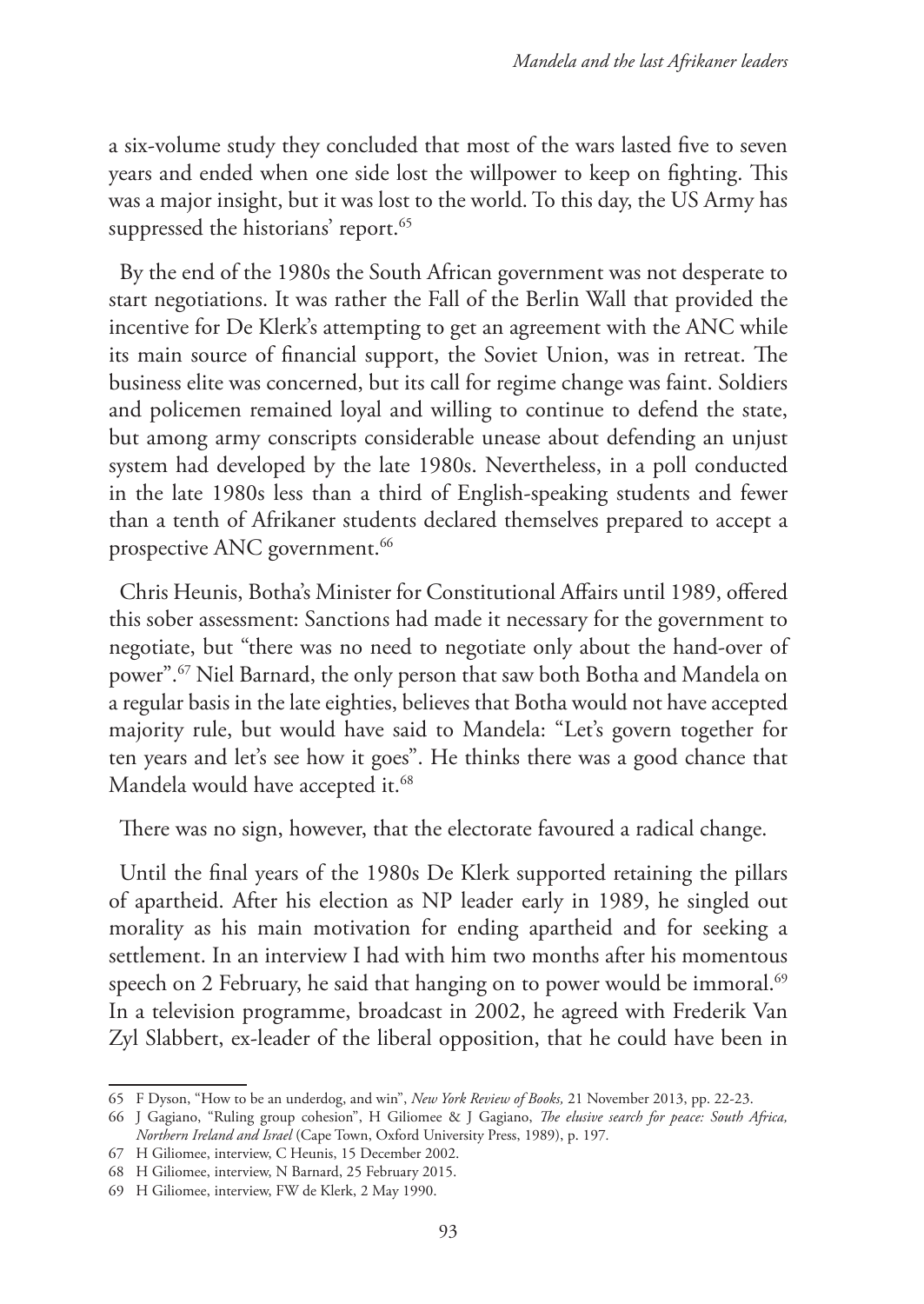power for at least ten more years. His main problem with that was that it would have been "devoid of morality".70

PW Botha did not share this view of morality, and it is extremely doubtful that a clear majority of the white electorate would have given De Klerk and his party a yes vote in the referendum of March 1992 if it had known that majority rule would be the outcome of the negotiations.

Why did the Afrikaner community nonetheless go along with the deal struck between the ANC and the government in September 1992? One answer would be that after the white referendum the tie between the government and its traditional electorate was cut. There was nothing any white group of voters could do to stop the process.

But there may also be a deeper reason. In his doctoral dissertation, completed in 1999, the political analyst and pollster Lawrence Schlemmer looked at the polls of the preceding thirty years. He concluded that Afrikaners, much more than white English-speakers, had begun to stress their religious identification in preference to a class or ethnic identification. To be living an upright moral life had come to be seen as more important than serving the Afrikaner community.71

The Western world's moral sanctions, much more than economic sanctions, had sapped the Afrikaners' will to cling to power. Sooner or later, Toynbee argued, ruling minorities had no choice but to accept the status of "an unprivileged minority" among a majority they once considered culturally inferior.

The Communist Party, which fought both apartheid and capitalism, has been one of the greatest beneficiaries of the regime change. The SACP currently enjoys more influence in cabinet than they did under President Mbeki, but the quality of leadership is far inferior to what it was under Joe Slovo. In addition, it has become financially dependent on the trade union federation Cosatu. RW Johnson calls the SACP leadership "a predatory elite which rules and despoils South Africa". 72

<sup>70</sup> H Giliomee, *The Afrikaners: Biography of a people* (Charlottesville, Virginia University Press, 2003), p. 635.

<sup>71</sup> L Schlemmer, "Factors in the persistence or decline of ethnic group mobilisation: A conceptual review and case study of cultural group responses among Afrikaners in post-apartheid South Africa", doctoral dissertation, University of Cape Town, 1999.

<sup>72</sup> RW Johnson, *How long will South Africa survive?*..., pp. 72-73.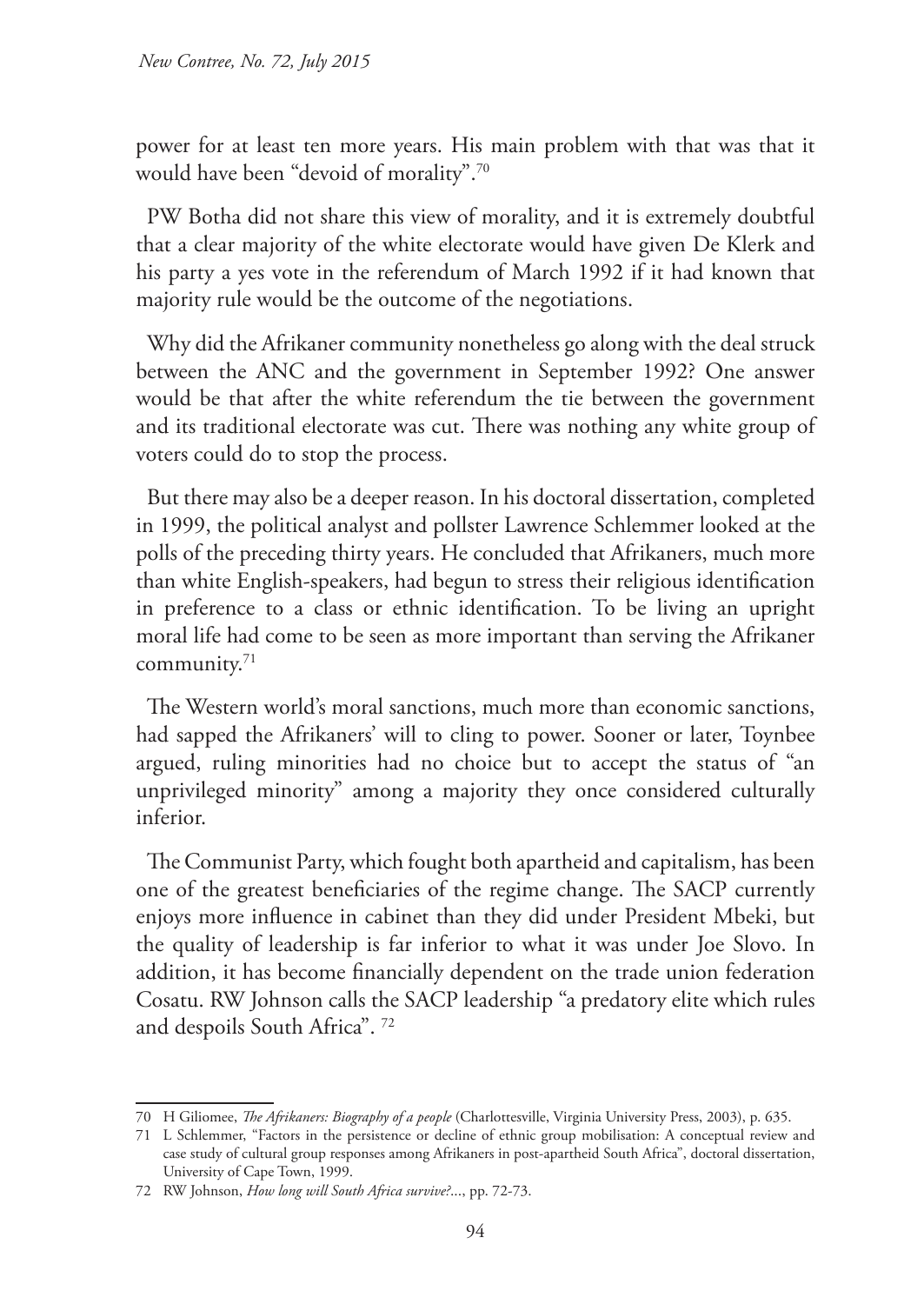The Institute of Race Relations, the oldest liberal think tank in South Africa, published its finding that 40 per cent of the cabinet are members of the SACP. No cabinet member questioned the report. Recently the executive director of the institute published a column under the title "So word SA tree vir tree na sosialisme gelei" ("How South Africa is being led step by step to socialism").<sup>73</sup>

The support for socialism in ANC ranks is not strange. Black South Africans were the last substantial community in the world to receive their freedom, the Soviet Union was long the only ANC backer, and communists were the only ANC allies in South Africa when the struggle against white supremacy entered a new phase in the early 1960s.

At present the ANC government is in a serious bind. An influential economist sums up the situation well: "The government is in a cleft between trying to pursue market-friendly policies on the one hand and appeasing socialist and left-wing elements on the other, who see the private sector as the enemy".<sup>74</sup>

### **Conclusion**

For more than fifty years, from his speeches in the dock in the Treason Trial (1956-1961), through his letters to Hendrik Verwoerd (1961) to his presidency (1994 to 1999), Mandela cast a huge shadow over white politics. He never wavered in his conviction that the majority had the right to rule and would insist on it if his adversary wavered. Yet he also knew that white fears of black majority rule were great. To break the logjam, Mandela toyed with the idea of using the homeland structures to fight the Bantustan policy. This certainly would have met with strong opposition from elements of the ANC in exile. With the benefit of hindsight it is clear that the Afrikaner leaders were foolish to waste these opportunities, partly because they believed he was still a communist. During the all-party negotiations (1991-1993) Mandela compromised by dropping the ANC demand for nationalisation, but he remained firm on majority rule.

The NP under De Klerk started the negotiations well, but abandoned most of their political demands in September 1992 in the hope of securing a stable coalition with the ANC. Some observers argue that the negotiated settlement boils down to blacks winning political power and whites retaining

<sup>73</sup> *Rapport*, 29 March 2015.

<sup>74</sup> A Jammine, quoted in "Business Times", *Sunday Times,* 10 May 2015.